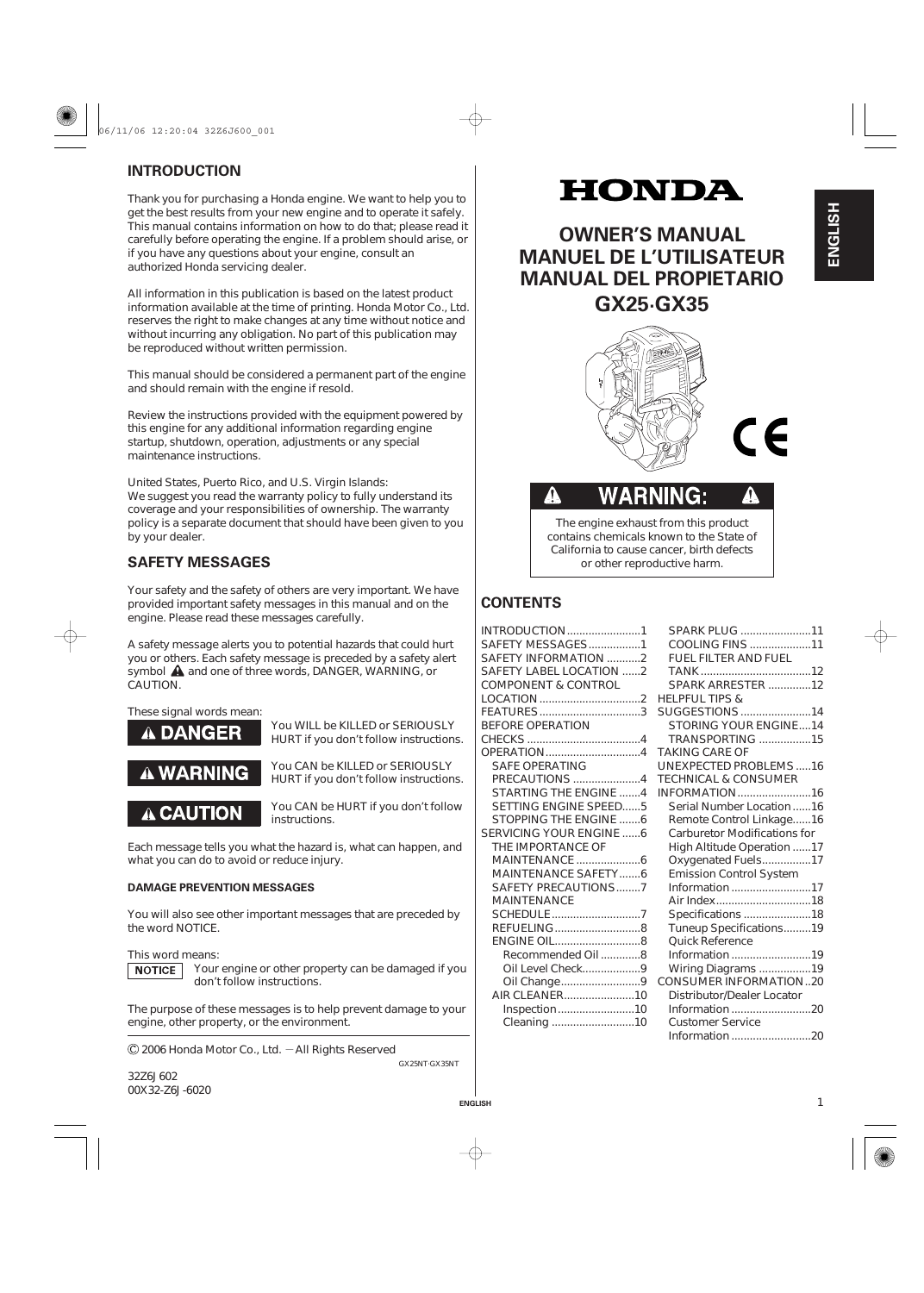- Understand the operation of all controls and learn how to stop the engine quickly in case of emergency. Make sure the operator receives adequate instruction before operating the equipment.
- Do not allow children to operate the engine. Keep children and pets away from the area of operation.
- Your engine's exhaust contains poisonous carbon monoxide. Do not run the engine without adequate ventilation, and never run the engine indoors.
- The engine and exhaust become very hot during operation. Keep the engine at least 1 meter (3 feet) away from buildings and other equipment during operation. Keep flammable materials away, and do not place anything on the engine while it is running.

# **SAFETY LABEL LOCATION**

#### **Standard/Pump type:**

# **READ OWNER'S MANUAL BEFORE OPERATION.**

**Tiller type:**

2

**READ OWNER'S MANUAL BEFORE OPERATION.**



The illustrations may vary according to the type. The illustrations in this manual are based on the GX25.

# **SAFETY INFORMATION COMPONENT & CONTROL LOCATION**

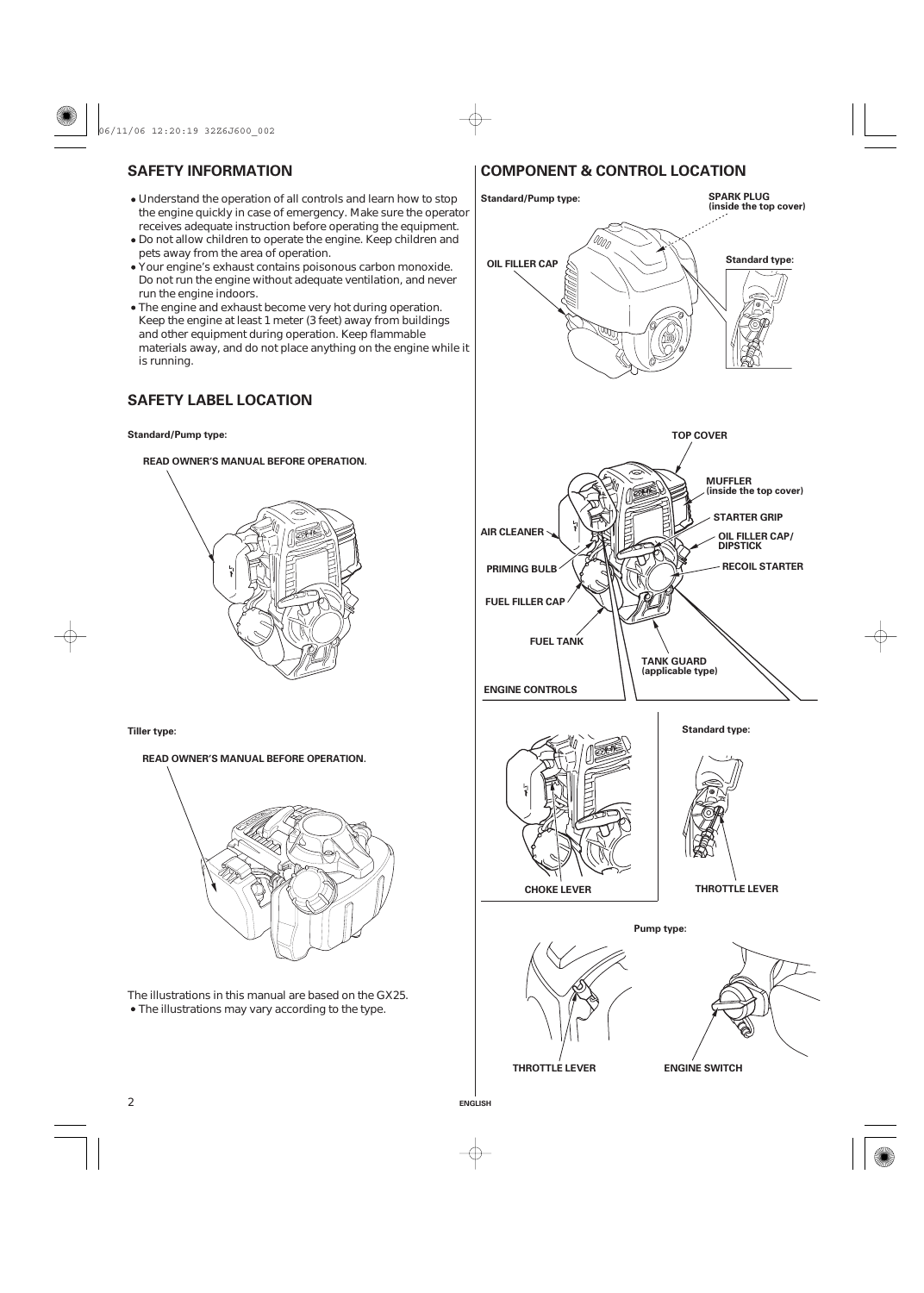05/12/16 14:58:34 32Z6J600\_003

# **Tiller type:**



# **FEATURES**

The centrifugal clutch automatically engages and transmits power when engine speed is increased above approximately 4,200 rpm. At idle speed, the clutch is disengaged.

# NOTICE

Do not run the engine without mounting it on equipment that includes the centrifugal clutch drum and housing, or centrifugal force will cause the clutch shoes to contact and damage the engine case.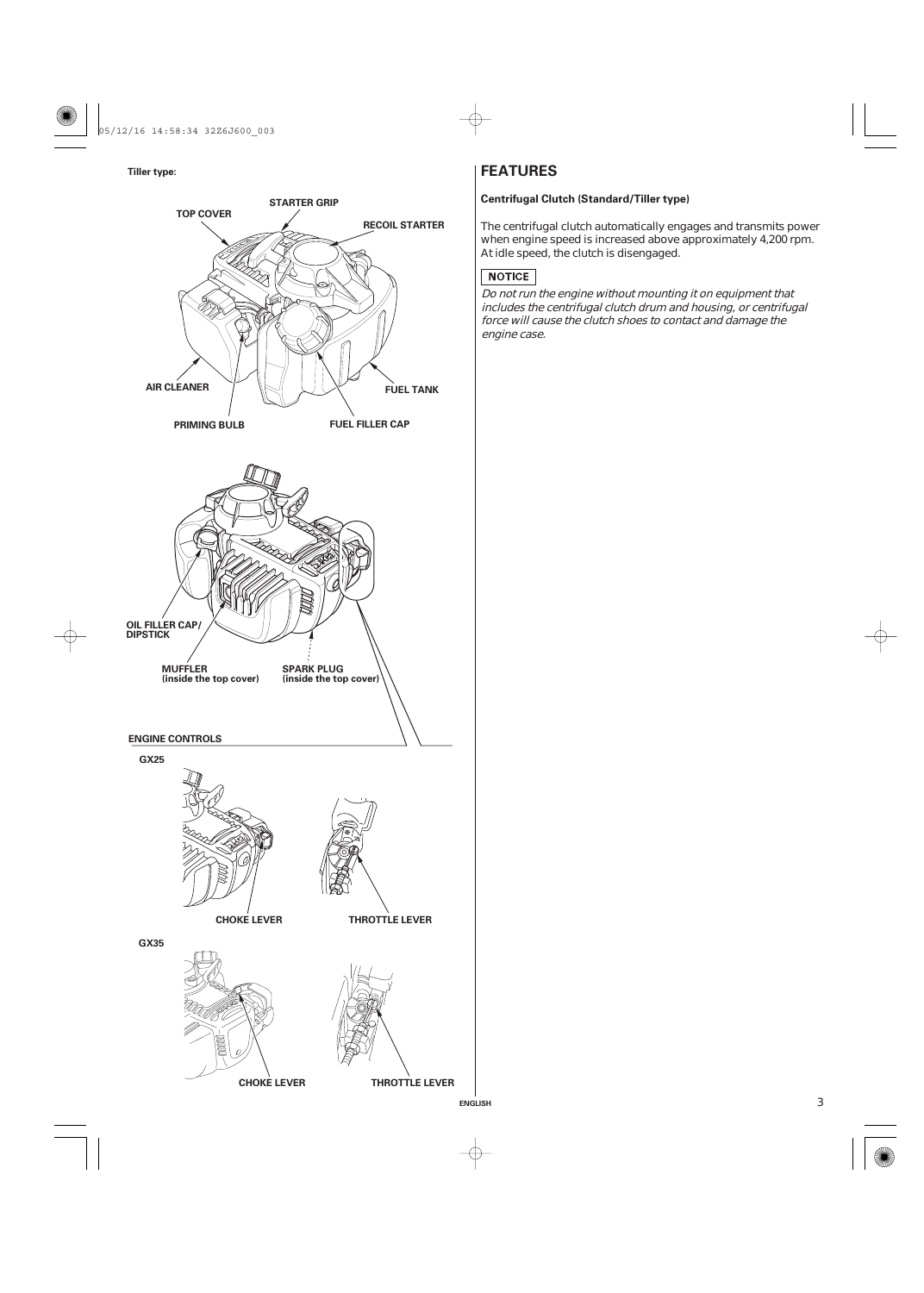# **BEFORE OPERATION CHECKS OPERATION**

For your safety, and to maximize the service life of your equipment, it is very important to take a few moments before you operate the engine to check its condition. Be sure to take care of any problem you find, or have your servicing dealer correct it, before you operate the engine.

# **A WARNING**

Improperly maintaining this engine, or failure to correct a problem before operation, can cause a malfunction in which you can be seriously hurt or killed.

Always perform a pre-operation inspection before each operation, and correct any problem.

Before beginning your pre-operation checks, be sure the engine is level and the engine switch is in the OFF position.

Always check the following items before you start the engine:

# **Check the General Condition of the Engine**

- 1. Look around and underneath the engine for signs of oil or gasoline leaks.
- 2. Remove any excessive dirt or debris, especially around the muffler and recoil starter.
- 3. Look for signs of damage.
- Check that all shields and covers are in place, and all nuts, bolts, 4. and screws are tightened.

#### **Check the Engine**

4

- 1. Check the fuel level (see page 8). Starting with a full tank will help to eliminate or reduce operating interruptions for refueling.
- 2. Check the engine oil level (see page 9). Running the engine with a low oil level can cause engine damage.
- 3. Check the air filter element (see page 10). A dirty air filter element will restrict air flow to the carburetor, reducing engine performance.
- Check the equipment powered by this engine. 4.

Review the instructions provided with the equipment powered by this engine for any precautions and procedures that should be followed before engine startup.

# **IS YOUR ENGINE READY TO GO?** SAFE OPERATING PRECAUTIONS

Before operating the engine for the first time, please review the SAFETY INFORMATION section on page 2 and the BEFORE OPERATION CHECKS.

# **A WARNING**

Carbon monoxide gas is toxic. Breathing it can cause unconsciousness and even kill you.

Avoid any areas or actions that expose you to carbon monoxide.

Review the instructions provided with the equipment powered by this engine for any safety precautions that should be observed with engine startup, shutdown or operation.

# **STARTING THE ENGINE**

1. To start a cold engine, move the choke lever to the CLOSED position.

To restart a warm engine, leave the choke lever in the OPEN position.



2. Press the priming bulb repeatedly until fuel can be seen in the clear-plastic fuel-return tube.

**FUEL RETURN TUBE (clear plastic tube) PRIMING BULB**

- 3. Standard/Tiller type: Turn the engine switch on the equipment to the ON position.
	- Pump type: Turn the engine switch to the ON position.

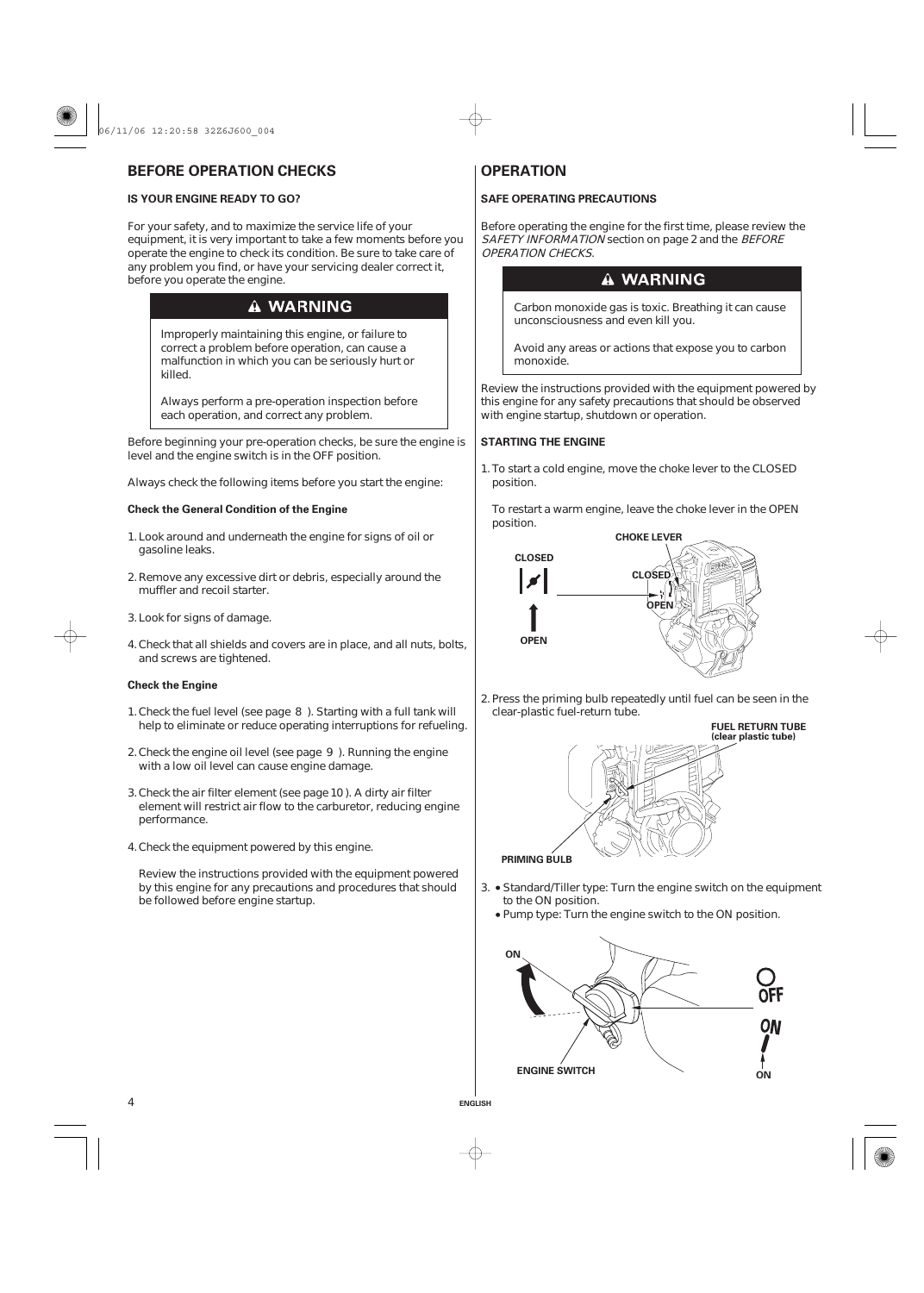05/12/16 14:59:18 32Z6J600\_005

4. Pull the starter grip lightly until you feel resistance, then pull briskly. Return the starter grip gently.

**Standard/Pump type: Tiller type:**



# **NOTICE**

Do not allow the starter grip to snap back against the engine. Return it gently to prevent damage to the starter.

5. If the choke lever was moved to the CLOSED position to start the engine, gradually move it to the OPEN position as the engine warms up.



# **Hot Restart**

If the engine is operated at higher ambient temperatures, then turned off and allowed to sit for a short time, it may not restart on the first pull.

If necessary, use the following procedure:

# **IMPORTANT SAFETY PRECAUTION**

Turn the engine switch to the OFF position before performing the following procedure. This will prevent the engine from starting and running at maximum speed when the throttle is in the MAX. speed position. If the engine starts with the throttle in the MAX. speed position, the equipment can move forward rapidly or the trimmer attachment can spin at maximum speed. This may result in personal injury.

#### **Tiller type**

- Turn the engine switch on the equipment to the OFF position. 1.
- 2. Move the choke lever to the OPEN position.
	- 3. Hold the throttle lever on the equipment in the MAX. speed position.

4. Pull the starter grip 3 to 5 times.

Follow the STARTING THE ENGINE procedure on page 4 and start the engine with the choke lever in the OPEN position.

# **Pump type**

- 1. Turn the engine switch to the OFF position.
- 2. Move the choke lever to the OPEN position.
- 3. Hold the throttle lever in the MAX. speed position.
- 4. Pull the starter grip 3 to 5 times.

Follow the STARTING THE ENGINE procedure on page 4 and start the engine with the choke lever in the OPEN position.

#### **SETTING ENGINE SPEED**

# **Standard/Tiller type:**

Position the throttle lever for the desired engine speed.

The throttle lever shown here will be connected to a remote control on the equipment powered by this engine. Refer to the instructions provided with the equipment for remote control information and for engine speed recommendations.



#### **Pump type:**

Position the throttle lever for the desired engine speed.

For engine speed recommendations, refer to the instructions provided with the equipment powered by this engine.



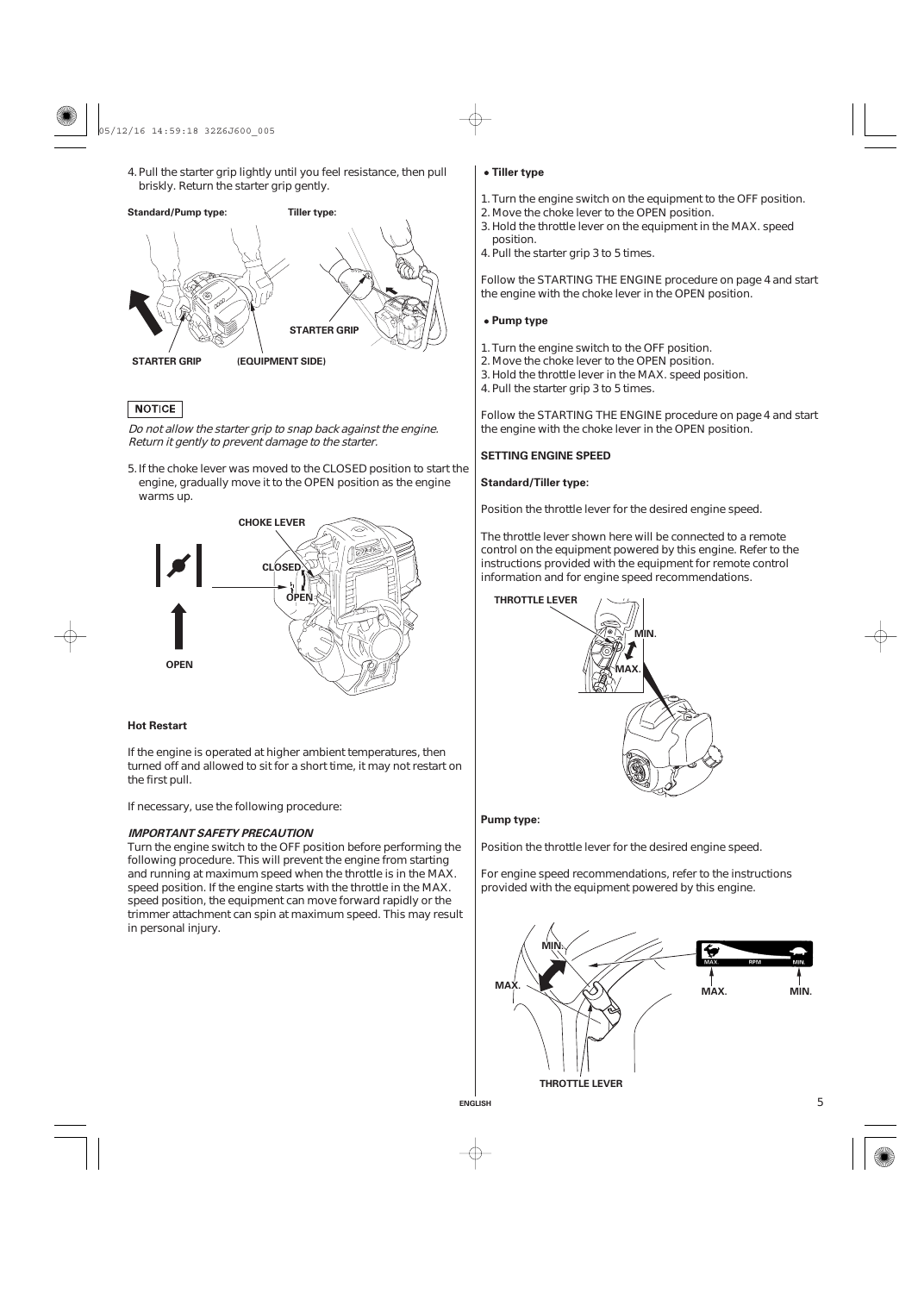# **STOPPING THE ENGINE**

# **Standard/Tiller type:**

To stop the engine in an emergency, simply turn the engine switch on the equipment to the OFF position. Under normal conditions, use the following procedure.

1. Move the throttle lever to the MIN. position.

The throttle lever shown here will be connected to a remote control on the equipment powered by this engine. Refer to the instructions provided with the equipment for remote control information and for engine speed recommendations.



2. Turn the engine switch on the equipment to the OFF position.

#### **Pump type:**

To stop the engine in an emergency, simply turn the engine switch to the OFF position. Under normal conditions, use the following procedure.

1. Move the throttle lever to the MIN. position.





# **SERVICING YOUR ENGINE**

# **THE IMPORTANCE OF MAINTENANCE**

Good maintenance is essential for safe, economical and troublefree operation. It will also help reduce pollution.

# **A WARNING**

Improper maintenance, or failure to correct a problem before operation, can cause a malfunction in which you can be seriously hurt or killed.

Always follow the inspection and maintenance recommendations and schedules in this owner's manual.

To help you properly care for your engine, the following pages include a maintenance schedule, routine inspection procedures, and simple maintenance procedures using basic hand tools. Other service tasks that are more difficult, or require special tools, are best handled by professionals and are normally performed by a Honda technician or other qualified mechanic.

The maintenance schedule applies to normal operating conditions. If you operate your engine under severe conditions, such as sustained high-load or high-temperature operation, or use in unusually wet or dusty conditions, consult your servicing dealer for recommendations applicable to your individual needs and use.

**Maintenance, replacement, or repair of the emission control devices and systems may be performed by any engine repair establishment or individual, using parts that are ''certified'' to EPA standards.**

# **MAINTENANCE SAFETY**

**ENGLISH**

Some of the most important safety precautions follow. However, we cannot warn you of every conceivable hazard that can arise in performing maintenance. Only you can decide whether or not you should perform a given task.

# **A WARNING**

Failure to properly follow maintenance instructions and precautions can cause you to be seriously hurt or killed.

Always follow the procedures and precautions in this owner's manual.

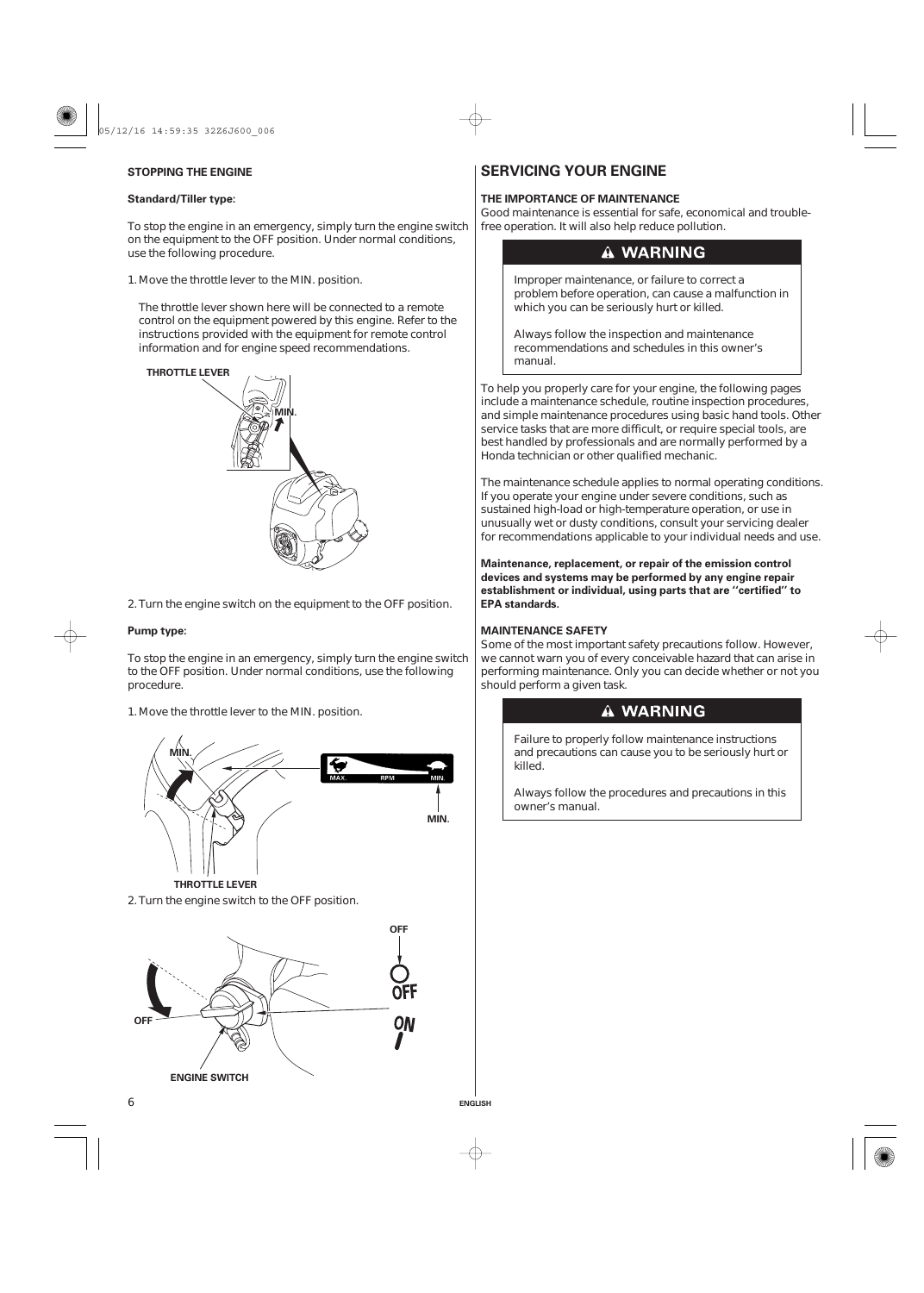- Make sure the engine is off before you begin any maintenance or repairs. This will eliminate several potential hazards:
	- **Carbon monoxide poisoning from engine exhaust.** Be sure there is adequate ventilation whenever you operate the engine.
	- **Burns from hot parts.**
	- **Injury from moving parts.** Let the engine and exhaust system cool before touching.
- Do not run the engine unless instructed to do so.
- Read the instructions before you begin, and make sure you have the tools and skills required.
- To reduce the possibility of fire or explosion, be careful when working around gasoline. Use only a non-flammable solvent, not gasoline, to clean parts. Keep cigarettes, sparks and flames away from all fuel related parts.

Remember that an authorized Honda servicing dealer knows your engine best and is fully equipped to maintain and repair it. To ensure the best quality and reliability, use only new genuine Honda parts or their equivalents for repair and replacement.

# **SAFETY PRECAUTIONS MAINTENANCE SCHEDULE**

| REGULAR SERVICE PERIOD (3) |                                                   |                                          |         |                             |               |                |         |           |
|----------------------------|---------------------------------------------------|------------------------------------------|---------|-----------------------------|---------------|----------------|---------|-----------|
| Perform at every           |                                                   | Each                                     | First   | Every 3                     | Every 6       | Every          | Every 2 | Refer     |
| indicated month or         |                                                   | use                                      | month   | months                      | months        | year           | years   | to        |
|                            | operating hour interval,                          |                                          | or      | <sub>or</sub>               | <sub>or</sub> | or             | or      | Page      |
| whichever comes first.     |                                                   |                                          | 10 hrs  | 25 hrs                      | 50 hrs        | <b>100 hrs</b> | 300 hrs |           |
| <b>ITEM</b>                |                                                   |                                          |         |                             |               |                |         |           |
| Engine oil                 | Check level                                       | $\circ$                                  |         |                             |               |                |         | 9         |
|                            | Change                                            |                                          | $\circ$ |                             | $\circ$       |                |         |           |
| Air cleaner                | Check                                             | $\circ$                                  |         |                             |               |                |         | 10        |
|                            | Clean                                             |                                          |         | $\circ$ (1)                 |               |                |         |           |
| Spark plug                 | Check-adjust                                      |                                          |         |                             |               | $\circ$        |         | 11        |
|                            | Replace                                           |                                          |         |                             |               |                | $\circ$ |           |
| Timing belt                | Check                                             |                                          |         | After every 300 hrs (2) (4) |               |                |         | Shop      |
|                            |                                                   |                                          |         |                             |               |                |         | manual    |
| Spark arrester             | Clean                                             |                                          |         |                             |               | O              |         |           |
| (Applicable                |                                                   |                                          |         |                             |               |                |         | $12 - 14$ |
| types)                     |                                                   |                                          |         |                             |               |                |         |           |
| <b>Exhaust Filter</b>      | Clean                                             |                                          |         |                             |               | $\circ$        |         |           |
| (Applicable                |                                                   |                                          |         |                             |               |                |         | 13        |
| types)                     |                                                   |                                          |         |                             |               |                |         |           |
| Engine cooling Check       |                                                   |                                          |         |                             | $\circ$       |                |         | 11        |
| fins                       |                                                   |                                          |         |                             |               |                |         |           |
| Nuts, bolts,               | Check                                             | $\circ$                                  |         |                             |               |                |         |           |
| fasteners                  |                                                   |                                          |         |                             |               |                |         | 4         |
|                            | (Retighten if necessary)                          |                                          |         |                             |               |                |         |           |
| Clutch shoes               | Check                                             |                                          |         |                             | $\circ$ (2)   |                |         | Shop      |
|                            |                                                   |                                          |         |                             |               |                |         | manual    |
| Idle speed                 | Check-adjust                                      |                                          |         |                             |               | $\circ$ (2)    |         | Shop      |
|                            |                                                   |                                          |         |                             |               |                |         | manual    |
| Valve                      | Check-adjust                                      |                                          |         |                             |               | $\circ$ (2)    |         | Shop      |
| clearance                  |                                                   |                                          |         |                             |               |                |         | manual    |
| Combustion                 | Clean                                             |                                          |         | After every 300 hrs. (2)    |               |                |         | Shop      |
| chamber                    |                                                   |                                          |         |                             |               |                |         | manual    |
| <b>Fuel filter</b>         | Check                                             |                                          |         |                             |               | $\circ$        |         | 12        |
| Fuel tank                  | Clean                                             |                                          |         |                             |               | O              |         | 12        |
| Fuel tubes                 | Check<br>Every 2 years (Replace if necessary) (2) |                                          |         |                             | Shop          |                |         |           |
|                            |                                                   |                                          |         |                             |               | manual         |         |           |
| Oil tube                   | Check                                             | Every 2 years (Replace if necessary) (2) |         |                             |               | Shop           |         |           |
|                            |                                                   |                                          |         |                             |               | manual         |         |           |

(1) Service more frequently when used in dusty areas.

- These items should be serviced by your Honda servicing (2) dealer, unless you have the proper tools and are mechanically proficient. Refer to the Honda shop manual for service procedures.
- For commercial use, log hours of operation to determine (3) proper maintenance intervals.
- Check that there is no crack and abnormal wear-out in the belt, (4) and replace if it is abnormal.

7

Failure to follow this maintenance schedule could result in nonwarrantable failures.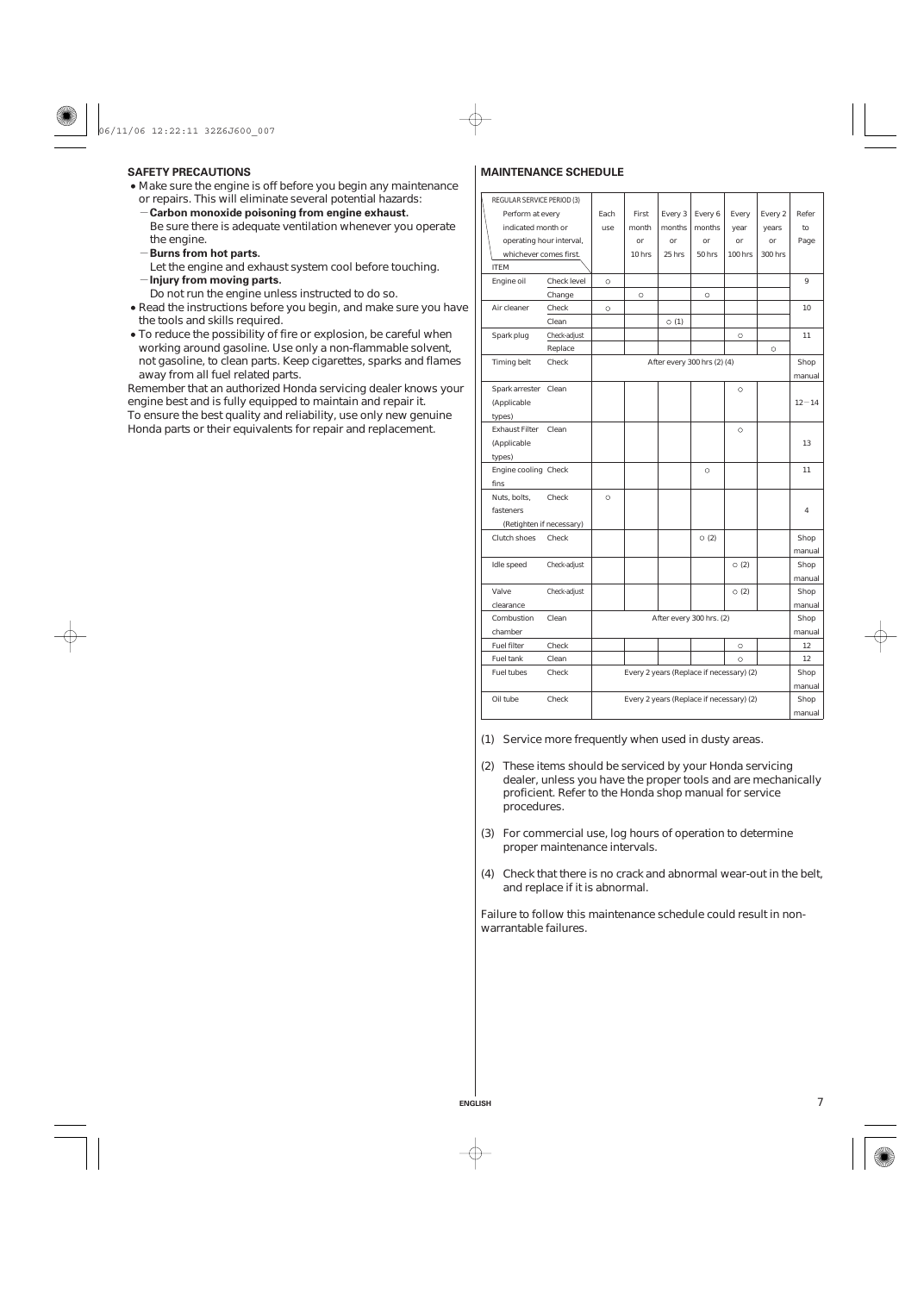# **REFUELING**

# **Recommended Fuel**

| Unleaded gasoline |                                     |
|-------------------|-------------------------------------|
| U.S.              | Pump octane rating 86 or higher     |
| Except U.S.       | Research octane rating 91 or higher |
|                   | Pump octane rating 86 or higher     |

This engine is certified to operate on unleaded gasoline with a pump octane rating of 86 or higher (a research octane rating of 91 or higher).

Refuel in a well-ventilated area with the engine stopped. If the engine has been running, allow it to cool first. Never refuel the engine inside a building where gasoline fumes may reach flames or sparks.

You may use regular unleaded gasoline containing no more than 10% Ethanol (E10) or 5% Methanol by volume. In addition, Methanol must contain cosolvents and corrosion inhibitors. Use of fuels with content of Ethanol or Methanol greater than shown above may cause starting and/or performance problems. It may also damage metal, rubber, and plastic parts of the fuel system. Engine damage or performance problems that result from using a fuel with percentages of Ethanol or Methanol greater than shown above are not covered under warranty.

# **A WARNING**

Gasoline is highly flammable and explosive, and you can be burned or seriously injured when refueling.

- **Stop engine and keep heat, sparks, and flame away.**
- Refuel only outdoors.
- Wipe up spills immediately.

# **NOTICE**

8

Fuel can damage paint and some types of plastic. Be careful not to spill fuel when filling your fuel tank. Damage caused by spilled fuel is not covered under the Distributor's Limited Warranty.

Never use stale or contaminated gasoline or oil/gasoline mixture. Avoid getting dirt or water in the fuel tank.

1. Check the fuel level by looking through the translucent fuel tank.

2. If the fuel level is low, refuel in a well-ventilated area with the engine stopped. If the engine has been running, allow it to cool.



To refuel, rest the engine a level surface with the fuel filler cap facing up, as shown. Remove the fuel filler cap, and fill the tank with gasoline to the bottom of the filler neck. Refuel carefully to avoid spilling fuel. Do not overfill. There should be no fuel in the filler neck. After refueling, tighten the fuel filler cap securely.

Keep gasoline away from appliance pilot lights, barbecues, electric appliances, power tools, etc.

Spilled fuel is not only a fire hazard, it causes environmental damage. Wipe up spills immediately.

#### **ENGINE OIL**

Oil is a major factor affecting performance and service life. Use 4-stroke automotive detergent oil.

## **Recommended Oil**

Use 4-stroke motor oil that meets or exceeds the requirements for API service classification SJ or later (or equivalent). Always check the API service label on the oil container to be sure it includes the letters SJ or later (or equivalent).

your area is within the indicated range.



SAE 10W-30 is recommended for general use. Other viscosities shown in the chart may be used when the average temperature in

#### **Standard/Tiller type:**

The recommended operating range of this engine is  $-5^{\circ}$ C to 40 $^{\circ}$ C (23°F to 104°F).

#### **Pump type:**

**ENGLISH**

The recommended operating range of this engine is 5°C to 40°C (41°F to 104°F).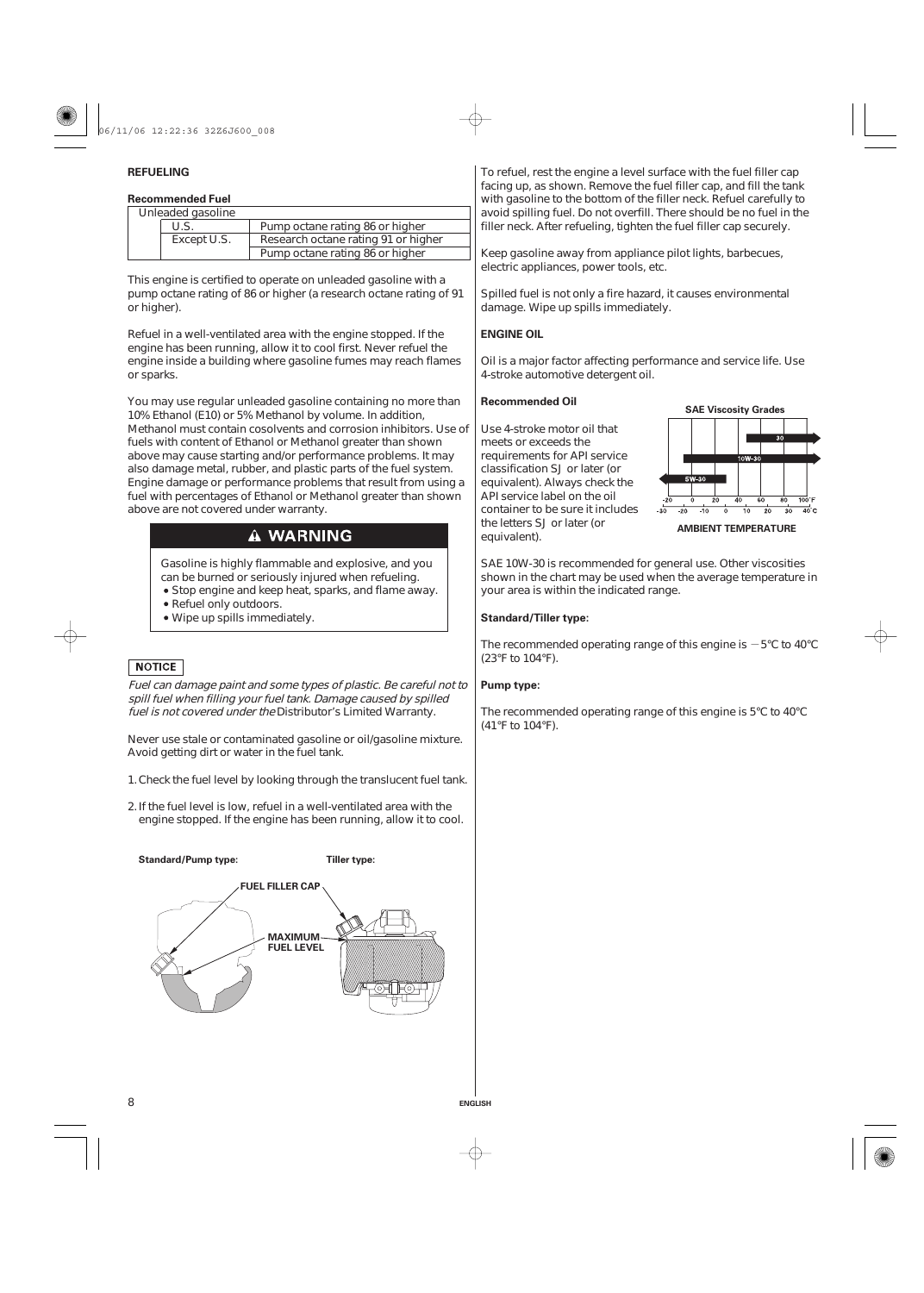# **Oil Level Check**

Check the engine oil level before each use, or every 10 hours if operated continuously.

Check the engine oil level with the engine stopped and in a level position.

- 1. Remove the oil filler cap/dipstick and wipe it clean.
- 2. Insert and remove the oil filler cap/dipstick without screwing it into the oil filler neck, then remove it to check the oil level shown on the dipstick.
- 3. If the oil level is near or below the lower limit mark on the dipstick, fill to the bottom edge of the oil fill hole with the recommended oil (see page 8 ). To avoid overfilling or underfilling, be sure the engine is in a level position, as shown, while adding oil.



4. Reinstall the oil filler cap/dipstick and tighten securely.

# **NOTICE**

Running the engine with <sup>a</sup> low oil level can cause engine damage. This type of damage is not covered by the Distributor's Limited Warranty.

# **Oil Change**

Drain the used oil when the engine is warm. Warm oil drains quickly and completely.

- 1. Check that the fuel filler cap is tightened securely.
- 2. Place a suitable container below the engine to catch the used oil.
- 3. Remove the oil filler cap/dipstick and drain the oil into the container by tipping the engine toward the oil filler neck.

Please dispose of used motor oil in a manner that is compatible with the environment. We suggest you take used oil in a sealed container to your local recycling center or service station for reclamation. Do not throw it in the trash, pour it on the ground, or pour it down a drain.



With the engine in a level position, fill to the bottom edge of the 4. oil fill hole with the recommended oil (see page 8).

Some oil will remain in the engine after draining. When refilling with fresh oil, start with less than 80 cm<sup>3</sup> (2.7 US oz, 2.8 lmp oz). Slowly add enough oil to fill to the bottom edge of the oil fill hole as shown below.

# **NOTICE**

Running the engine with <sup>a</sup> low or excessive oil level can cause engine damage. This type of damage is not covered by the Distributor's Limited Warranty.



**OIL FILL HOLE (bottom edge)**





5. Reinstall the oil filler cap/dipstick securely. If any oil is spilled, make sure to wipe it up.

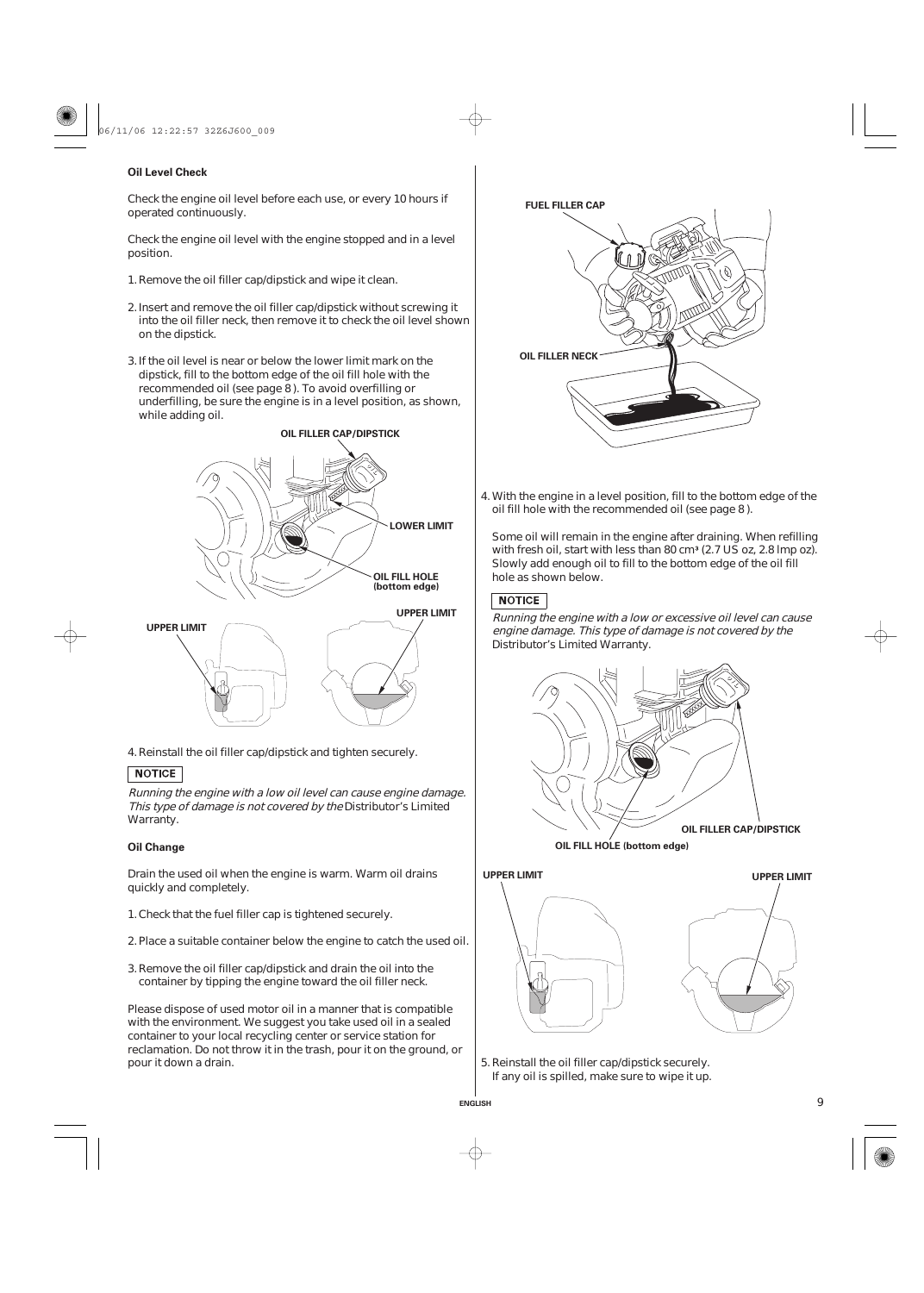06/11/06 12:23:14 32Z6J600\_010

# **AIR CLEANER Cleaning**

A dirty air cleaner will restrict air flow to the carburetor, reducing engine performance. If you operate the engine in very dusty areas, clean the air filter element more often than specified in the MAINTENANCE SCHEDULE.

# NOTICE

Operating the engine without an air filter element, or with <sup>a</sup> damaged air filter element, will allow dirt to enter the engine, causing rapid engine wear. This type of damage is not covered by the Distributor's Limited Warranty.

# **Inspection**

Press the latch tab on the top of the air cleaner cover, and remove the cover. Inspect the filter element. Clean or replace dirty filter elements. Always replace damaged filter elements.

Refer to this page for instructions that apply to the air cleaner and filter service.

Reinstall the filter element and air cleaner cover.

# **GX25**



**LOWER TABS**

- 1. Clean the filter element in warm soapy water, rinse, and allow to dry thoroughly. Or clean in nonflammable solvent and allow to dry.
- 2. Dip the filter element in clean engine oil, then squeeze out all excess oil. The engine will smoke when started if too much oil is left in the element.
- Wipe dirt from the air cleaner body and cover, using a moist rag. 3. Be careful to prevent dirt from entering the carburetor.

# **GX25**



**FILTER ELEMENT FILTER ELEMENT**

**GX35**

**ENGLISH**



4. Reinstall the filter element and air cleaner cover securely.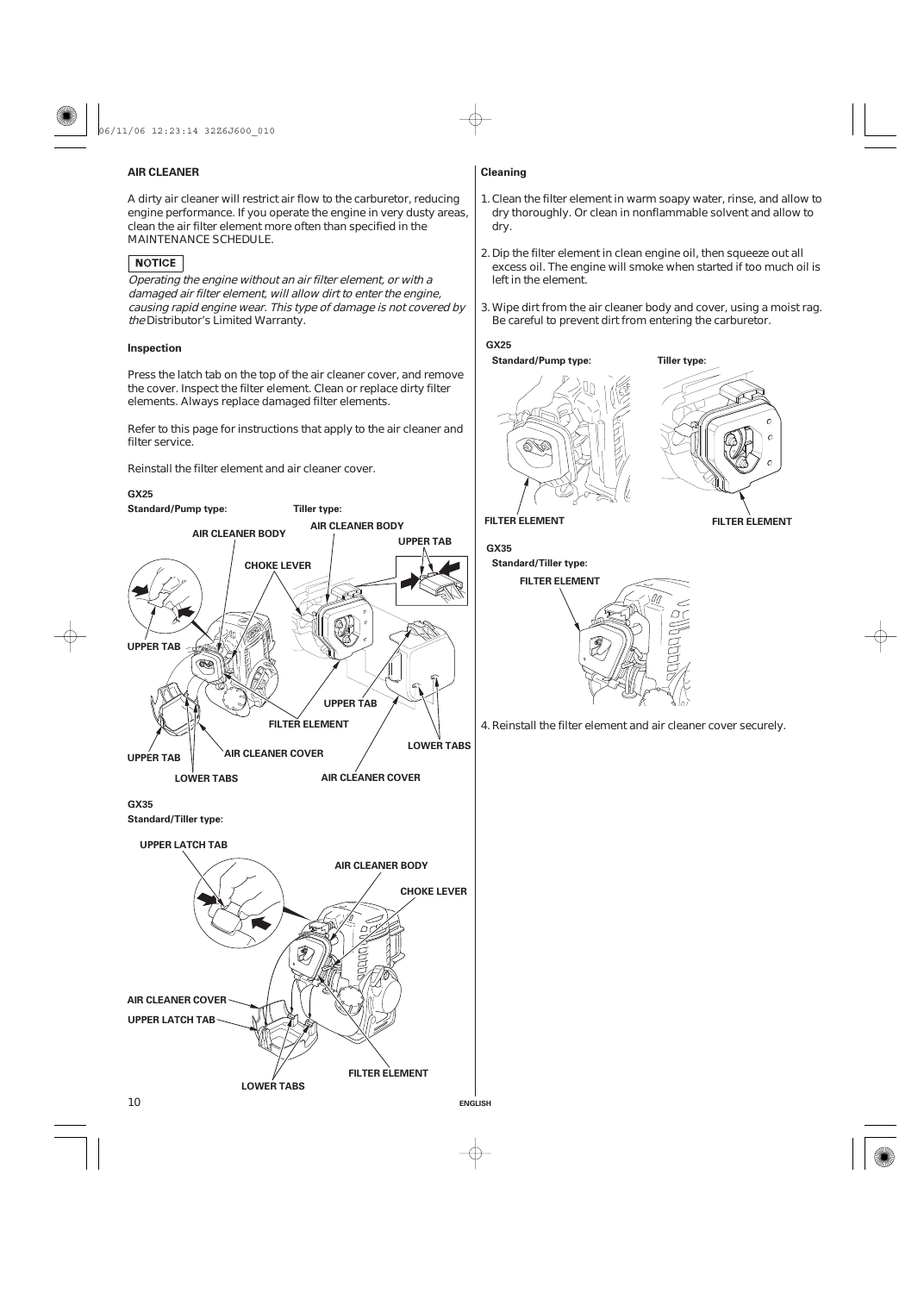

# **SPARK PLUG**

**Recommended Spark Plug:** CM5H (NGK), CMR5H (NGK)

The recommended spark plug has the correct heat range for normal engine operating temperatures.

# **NOTICE**

An incorrect spark plug can cause engine damage.

For good performance, the spark plug must be properly gapped and free of deposits.

1. Remove the top cover.

Loosen the 5 mm hex bolt with a hexagon wrench, then remove the top cover.

# A CAUTION

Do not operate the engine when the top cover is removed.

Do not pull the recoil starter handle when the top cover is removed.

You may be injured from the rotating parts or burned by the muffler.



- 2. Disconnect the spark plug cap, and remove any dirt from around the spark plug area.
- 3. Remove the spark plug with a 5/8-inch spark plug wrench.



**SPARK PLUG CAP**

- 4. Inspect the spark plug. Replace it if damaged or badly fouled, if the sealing washer is in poor condition, or if the electrode is worn.
- $0.60 0.70$  mm (0.024 $-$ 0.028 in) 5. Measure the spark plug electrode gap with a wiretype feeler gauge. Correct the gap, if necessary, by carefully bending the side electrode. The gap should be:
- 6. Install the spark plug carefully, by hand, to avoid crossthreading.



- 7. After the spark plug is seated, tighten with a 5/8-inch spark plug wrench to compress the sealing washer.
- When installing a new spark plug, tighten 1/2 turn after the spark 8. plug seats to compress the washer.
- 9. When reinstalling the original spark plug, tighten 1/8 $-$ 1/4 turn after the spark plug seats to compress the washer.

## **NOTICE**

A loose spark plug can overheat and damage the engine. Overtightening the spark plug can damage the threads in the cylinder head.

10. Attach the spark plug cap to the spark plug.

11. Install the top cover, and tighten the 5 mm hex bolt securely with a hexagon wrench.

#### **COOLING FINS**

# **Inspection**

- 1. Loosen the 5 mm hex bolt, then remove the top cover.
- 2. Disconnect the spark plug cap.
- 3. Inspect the engine cooling fins, and clean out debris if necessary.



**COOLING FINS**

4. Reconnect the spark plug cap.

**ENGLISH**

5. Install the top cover, and tighten the 5 mm hex bolt securely.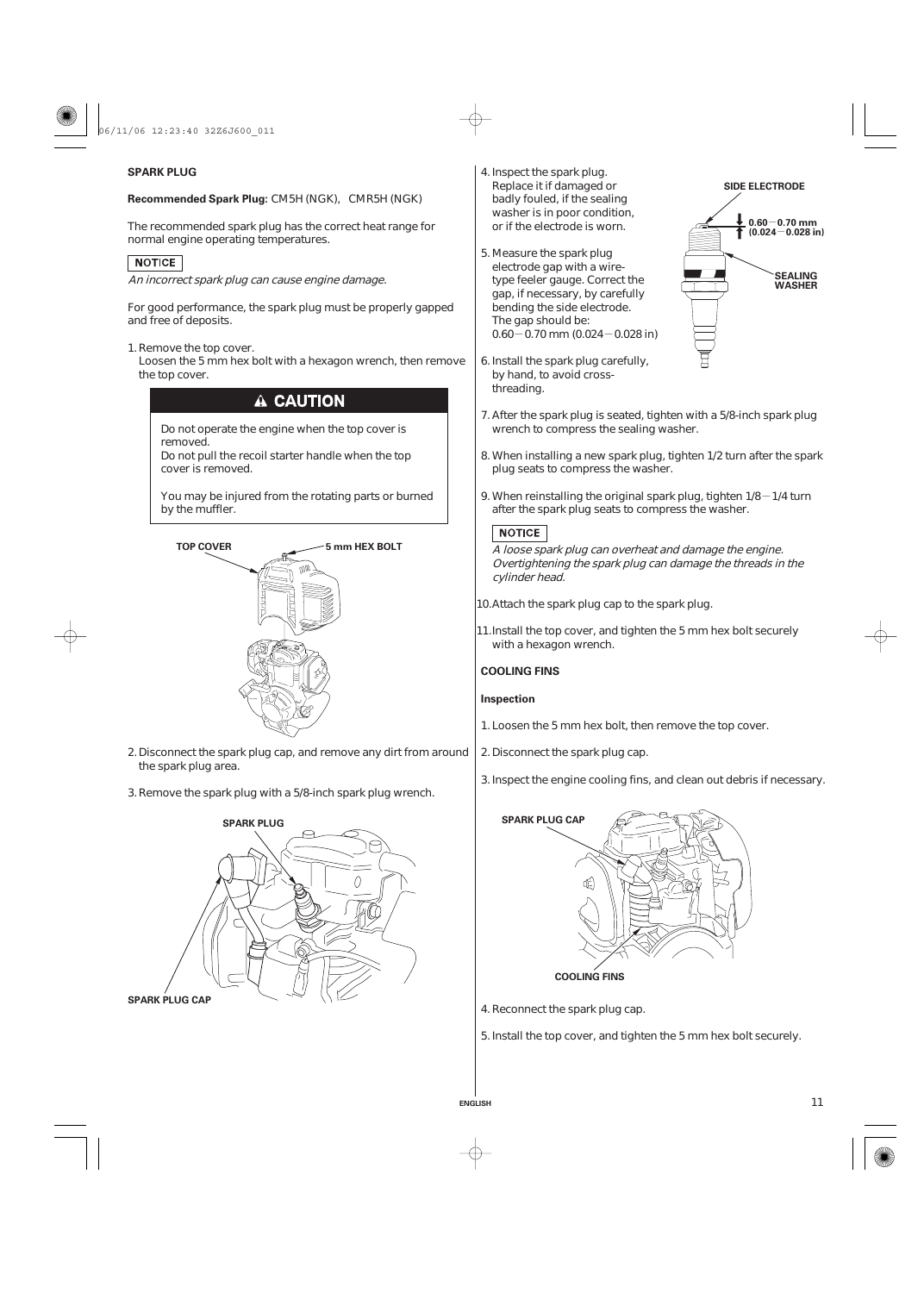**Fuel filter inspection and Fuel tank cleaning**

# **A WARNING**

Gasoline is highly flammable and explosive, and you can be burned or seriously injured when handling fuel.

- Handle fuel only outdoors. Stop engine and keep heat, sparks, and flame away.
- Wipe up spills immediately.

1. Check that the engine oil filler cap is tightened securely.

2. Remove the fuel filler cap, and drain the fuel into an approved gasoline container by tipping the engine toward the fuel filler neck.



**FUEL FILLER NECK**

**ENGLISH**

- 3. Pull the fuel filter out through the fuel filler neck by hooking the black fuel tube with a piece of wire, such as a partly straightened paper clip.
- 4. Inspect the fuel filter. If the fuel filter is dirty, wash it gently with non-flammable or high flash point solvent. If the fuel filter is excessively dirty, replace it.



- 5. Remove water and dirt from the fuel tank by rinsing the inside of the fuel tank with non-flammable or high flash point solvent.
- 6. Insert the fuel filter into the fuel tank and tighten the fuel filler cap securely.

# **FUEL FILTER AND FUEL TANK SPARK ARRESTER** (applicable types)

The spark arrester may be standard or an optional part, depending on the engine type. In some areas, it is illegal to operate an engine without a spark arrester. Check local laws and regulations. A spark arrester is available from authorized Honda servicing dealers.

The spark arrester must be serviced every 100 hours to keep it functioning as designed.

If the engine has been running, the muffler will be hot. Allow it to cool before servicing the spark arrester.

#### **GX25**

**Standard/Pump type:**

#### **Spark Arrester Removal**

- 1. Loosen the 5 mm hex bolt, then remove the top cover (see page 11).
- 2. Remove the 4 mm screws from the spark arrester, and remove the spark arrester from the muffler.



#### **SPARK ARRESTER**

#### **Spark Arrester Cleaning & Inspection**

1. Use a brush to remove carbon deposits from the spark arrester screen. Be careful to avoid damaging the screen.

The spark arrester must be free of breaks and holes. Replace the spark arrester if it is damaged.

**SPARK ARRESTER SCREEN**

- 2. Install the spark arrester in the reverse order of disassembly.
- When you install the spark arrester, the spark arrester's outlet must point to the side opposite the spark plug.
- 3. Install the top cover, and tighten the 5 mm hex bolt securely (see page 11).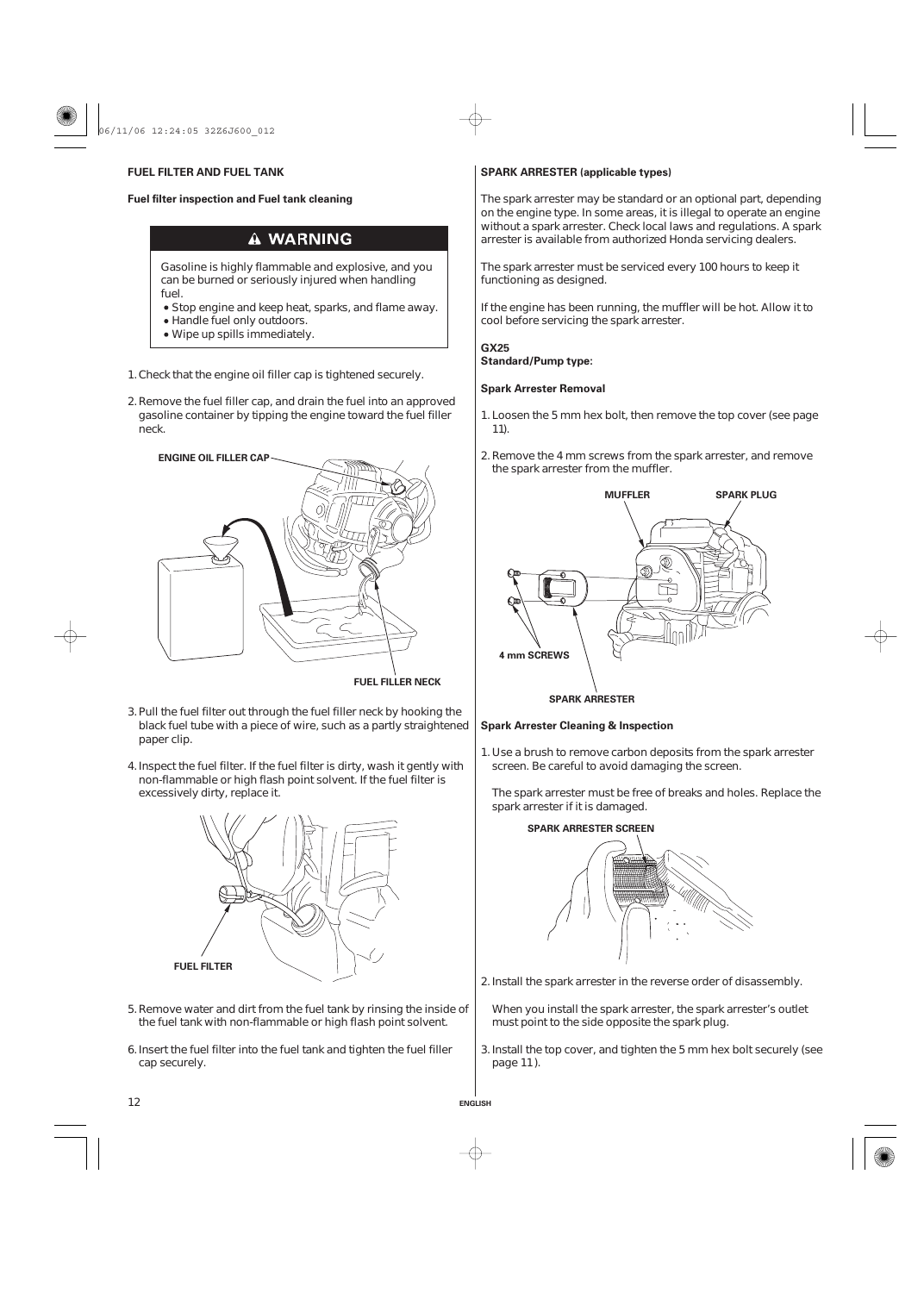

# **Tiller type**

# **Spark Arrester Removal**

- 1. Loosen the 5 mm hex bolt, then remove the top cover (see page 11).
- 2. Remove the 3  $\times$  6 mm self-tapping screws from the spark arrester, and remove the spark arrester from the muffler.



# **Spark Arrester Cleaning & Inspection**

1. Use a brush to remove carbon deposits from the spark arrester screen. Be careful to avoid damaging the screen.

The spark arrester must be free of breaks and holes. Replace the spark arrester if it is damaged.



2. Install the spark arrester in the reverse order of disassembly.

3. Install the top cover, and tighten the 5 mm hex bolt securely (see page 11).

#### **Standard Type: GX35**

#### **Spark Arrester Removal**

- 1. Loosen the 5 mm hex bolt, then remove the top cover (see page 11).
- 2. Remove the 4  $\times$  6 mm self-tapping screws from the spark arrester, and remove the spark arrester and exhaust filter from the muffler.



# **Exhaust Filter Cleaning & Inspection**

Pinch the exhaust filter, and strike it lightly with a finger, to remove carbon deposits. Be careful not to strike it too hard. The exhaust filter must be free of breaks and holes. If it is damaged or fouled excessively, have it serviced by your Honda dealer.



#### **Spark Arrester Cleaning & Inspection**

**ENGLISH**

1. Use a brush to remove carbon deposits from the spark arrester screen. Be careful to avoid damaging the screen.

The spark arrester must be free of breaks and holes. Replace the spark arrester if it is damaged.



2. Install the exhaust filter and spark arrester in the reverse order of disassembly.

When you install the spark arrester, the spark arrester's outlet must point to the side opposite the spark plug.

3. Install the top cover, and tighten the 5 mm hex bolt securely (see page 11).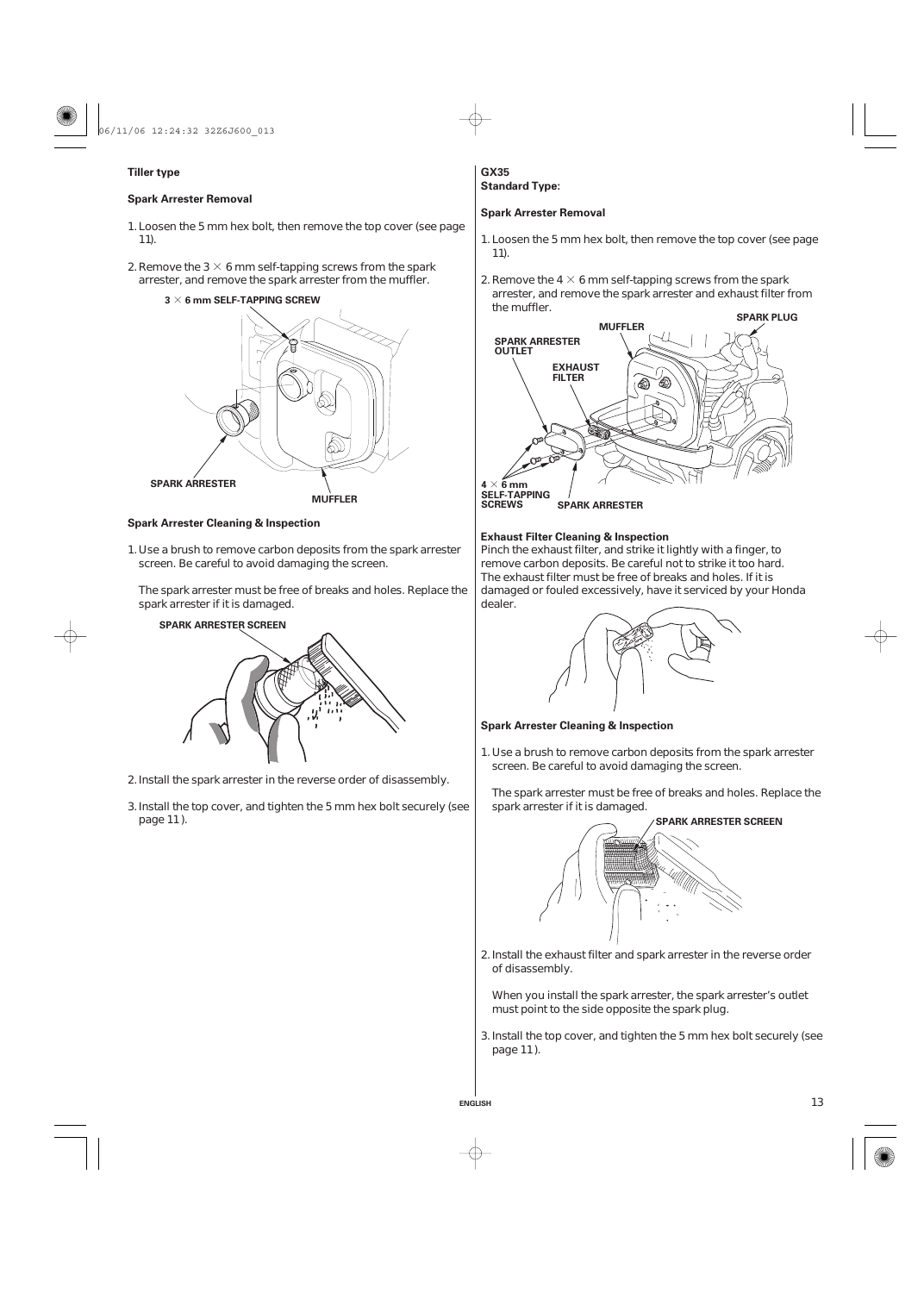# **Tiller type: Spark Arrester Removal**

- 1. Loosen the 5 mm hex bolt, then remove the top cover (see page 11).
- 2. Remove the 4  $\times$  6 mm self-tapping screws from the spark arrester, and remove the spark arrester from the muffler.



#### **Exhaust Filter Cleaning & Inspection**

Pinch the exhaust filter, and strike it lightly with a finger, to remove carbon deposits. Be careful not to strike it too hard. The exhaust filter must be free of breaks and holes. If it is damaged or fouled excessively, have it serviced by your Honda dealer.



# **Spark Arrester Cleaning & Inspection**

1. Use a brush to remove carbon deposits from the spark arrester screen. Be careful to avoid damaging the screen.

The spark arrester must be free of breaks and holes. Replace the spark arrester if it is damaged.



- 2. Install the exhaust filter and spark arrester in the reverse order of disassembly.
- When you install the spark arrester, the spark arrester's outlet must point to the side opposite the spark plug.
- 3. Install the top cover, and tighten the 5 mm hex bolt securely (see page 11).

# **HELPFUL TIPS & SUGGESTIONS**

## **STORING YOUR ENGINE**

#### **Storage Preparation**

Proper storage preparation is essential for keeping your engine trouble-free and looking good. The following steps will help to keep rust and corrosion from impairing your engine's function and appearance, and will make the engine easier to start when you use it again.

#### **Cleaning**

If the engine has been running, allow it to cool for at least half an hour before cleaning. Clean all exterior surfaces, touch up any damaged paint, and coat other areas that may rust with a light film of oil.

# **NOTICE**

Using <sup>a</sup> garden hose or pressure washing equipment can force water into the air cleaner or muffler opening. Water in the air cleaner will soak the air filter, and water that passes through the air filter or muffler can enter the cylinder, causing damage.

## **Fuel**

Gasoline will oxidize and deteriorate in storage. Deteriorated gasoline will cause hard starting, and it leaves gum deposits that clog the fuel system. If the gasoline in your engine deteriorates during storage, you may need to have the carburetor and other fuel system components serviced or replaced.

The length of time that gasoline can be left in your fuel tank and carburetor without causing functional problems will vary with such factors as gasoline blend, your storage temperatures, and whether the fuel tank is partially or completely filled. The air in a partially filled fuel tank promotes fuel deterioration. Very warm storage temperatures accelerate fuel deterioration. Fuel problems may occur within a few months, or even less if the gasoline was not fresh when you filled the fuel tank.

Fuel system damage or engine performance problems resulting from neglected storage preparation are not covered under the Distributor's Limited Warranty.

You can extend fuel storage life by adding a gasoline stabilizer that is formulated for that purpose, or you can avoid fuel deterioration problems by draining the fuel tank and carburetor.

# **Adding a Gasoline Stabilizer to Extend Fuel Storage Life**

When adding a gasoline stabilizer, fill the fuel tank with fresh gasoline. If only partially filled, air in the tank will promote fuel deterioration during storage. If you keep a container of gasoline for refueling, be sure that it contains only fresh gasoline.

- 1. Add gasoline stabilizer following the manufacturer's instructions.
- After adding a gasoline stabilizer, run the engine outdoors for 10 2. minutes to be sure that treated gasoline has replaced the untreated gasoline in the carburetor.
- Stop the engine. 3.

**ENGLISH**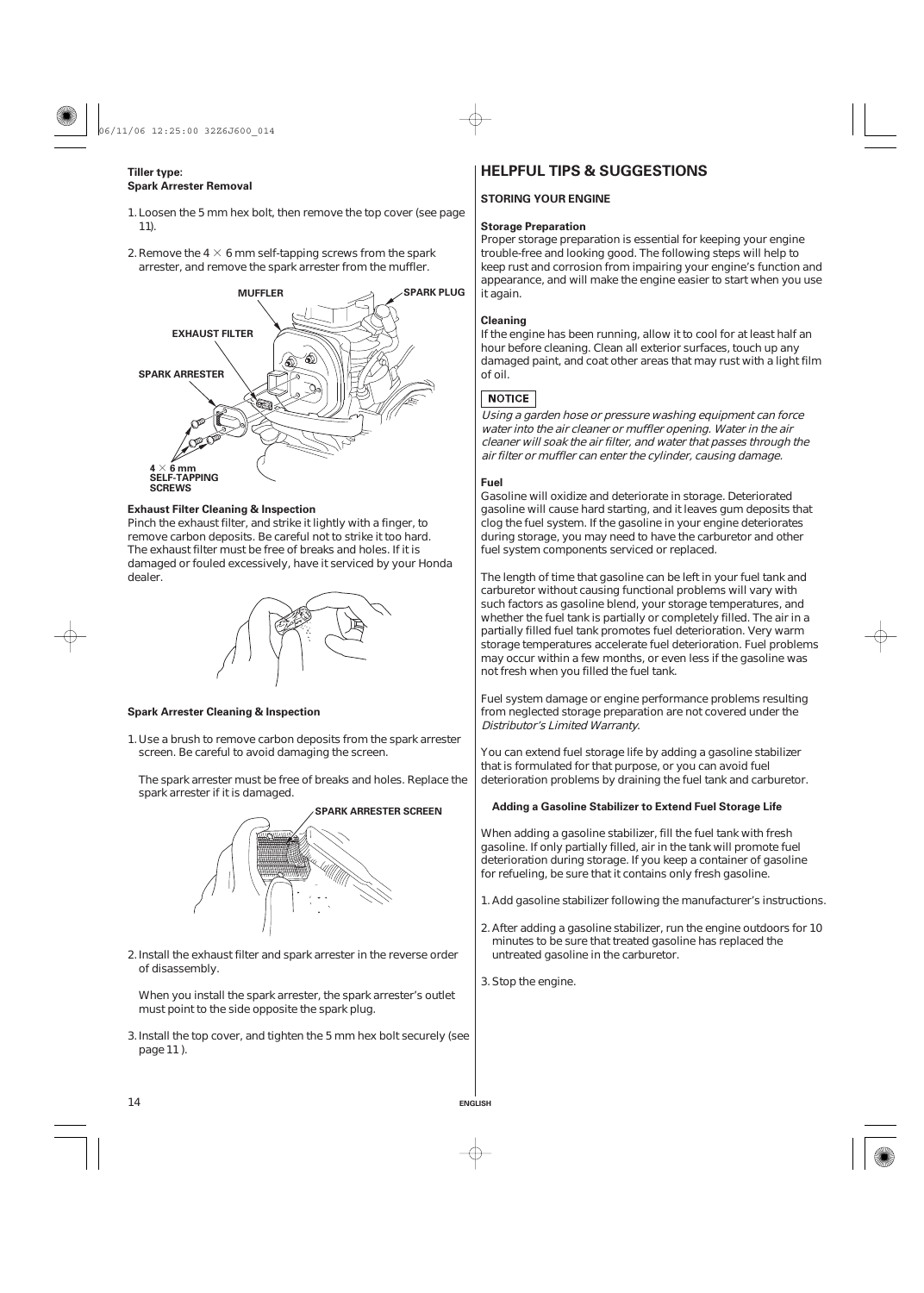# **Draining the Fuel Tank and Carburetor Storage Precautions Storage Precautions**

# **A WARNING**

Gasoline is highly flammable and explosive, and you can be burned or seriously injured when handling fuel

- Stop engine and keep heat, sparks, and flame away.
- Handle fuel only outdoors.
- Wipe up spills immediately.
- 1. Make sure the engine oil filler cap is tightened securely.
- 2. Remove the fuel filler cap and drain the fuel into an approved gasoline container by tipping the engine toward the fuel filler neck.
- 3. Press the priming bulb several times until there is no more fuel in the fuel return tube.
- 4. Tip the engine toward the fuel filler neck again to drain the fuel.



5. After all fuel has drained, reinstall the fuel filler cap securely.

# **Engine Oil**

- 1. Change the engine oil (see page 9).
- Loosen the 5 mm hex bolt, then remove the top cover (see page 2. ). 11
- 3. Remove the spark plug (see page 11).
- 4. Apply a couple of drops of clean engine oil into the cylinder.
- 5. Install the top cover temporarily.
- 6. Pull the starter grip several times to distribute the oil in the cylinder.
- 7. Remove the top cover, then reinstall the spark plug.
- 8. Install the top cover, and tighten the 5 mm hex bolt securely (see page 11).
- 9. Pull the starter grip slowly until resistance is felt.

If your engine will be stored with gasoline in the fuel tank and carburetor, it is important to reduce the hazard of gasoline vapor ignition. Select a well-ventilated storage area away from any appliance that operates with a flame, such as a furnace, water heater, or clothes dryer. Also avoid any area with a sparkproducing electric motor, or where power tools are operated.

If possible, avoid storage areas with high humidity, because that promotes rust and corrosion.

Keep the engine level in storage. Tilting can cause fuel or oil leakage.

With the engine and exhaust system cool, cover the engine to keep out dust. A hot engine and exhaust system can ignite or melt some materials. Do not use sheet plastic as a dust cover. A nonporous cover will trap moisture around the engine, promoting rust and corrosion.

#### **Removal from Storage**

Check your engine as described in the BEFORE OPERATION CHECKS section of this manual (see page 4).

If the fuel was drained during storage preparation, fill the tank with fresh gasoline. If you keep a container of gasoline for refueling, be sure it contains only fresh gasoline. Gasoline oxidizes and deteriorates over time, causing hard starting.

If the cylinder was coated with oil during storage preparation, the engine will smoke briefly at startup. This is normal.

#### **TRANSPORTING**

**ENGLISH**

If the engine has been running, allow it to cool for at least 15 minutes before loading the engine-powered equipment on the transport vehicle. A hot engine and exhaust system can burn you and can ignite some materials.

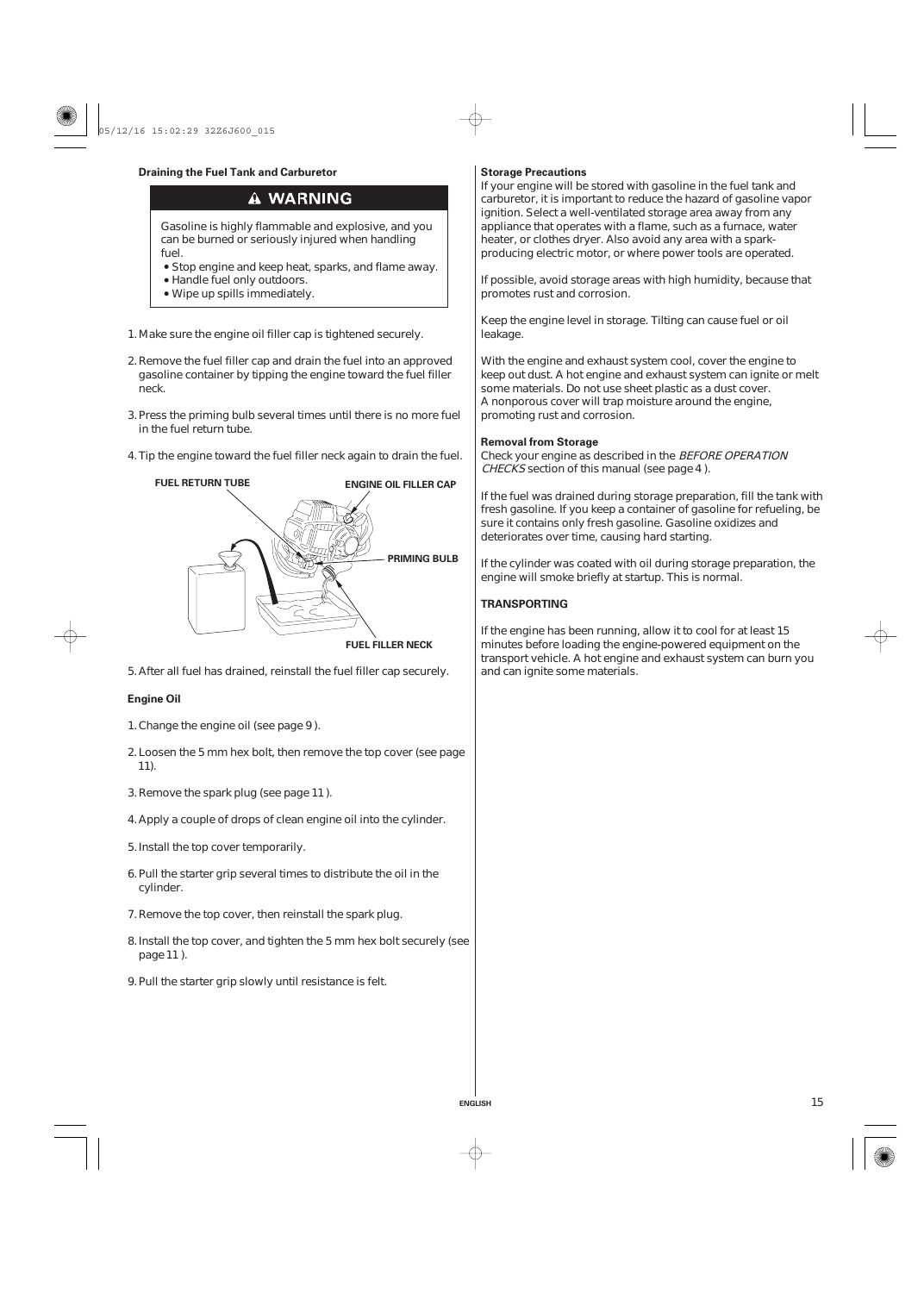# **TAKING CARE OF UNEXPECTED PROBLEMS TECHNICAL & CONSUMER INFORMATION**

#### **ENGINE WILL NOT START Possible Cause Correction Correction TECHNICAL INFORMATION** Choke open. Engine switch OFF.(on the equipment) Out of fuel. Bad fuel; engine stored without treating or draining gasoline, or refueled with bad gasoline. Spark plug faulty, fouled, or improperly gapped. Spark plug wet with fuel (flooded engine). Fuel filter restricted, carburetor malfunction, ignition malfunction, valves stuck, etc. 1. Check control positions. 2. Check fuel. 3. Remove and inspect spark plug. 4. Take engine to an authorized Honda servicing dealer, or refer to shop manual. Move lever to CLOSED position unless the engine is warm. Turn engine switch to ON position. Refuel (p. 8). Drain fuel tank and carburetor (p. 15). Refuel with fresh gasoline(p. 8). Gap or replace spark plug (p. 11). Allow the spark plug to dry. After drying, install the spark plug and start the engine (p. 4). Replace or repair faulty components as necessary.

| <b>ENGINE LACKS</b><br><b>POWER</b>                                                                | <b>Possible Cause</b>                                                                                             | <b>Correction</b>                                                                   |
|----------------------------------------------------------------------------------------------------|-------------------------------------------------------------------------------------------------------------------|-------------------------------------------------------------------------------------|
| 1. Check air filter.                                                                               | Filter element<br>restricted.                                                                                     | Clean or replace<br>filter element<br>(p. 10).                                      |
| 2. Check fuel.                                                                                     | Bad fuel; engine<br>stored without<br>treating or<br>draining<br>gasoline, or<br>refueled with<br>bad gasoline.   | Drain fuel tank and<br>carburetor (p. 15).<br>Refuel with fresh<br>gasoline (P. 8). |
| 3. Take engine to<br>an authorized<br>Honda<br>servicing<br>dealer, or refer<br>to shop<br>manual. | <b>Fuel filter</b><br>restricted,<br>carburetor<br>malfunction,<br>ignition<br>malfunction,<br>valves stuck, etc. | Replace or repair<br>faulty components<br>as necessary.                             |

**Serial Number Location** Record the engine serial number, type and purchase date in the space below. You will need this information when ordering parts and when making technical or warranty inquiries.



# **ENGINE SERIAL NUMBER**

- Engine serial number: \_\_ \_\_ \_\_ \_\_ \_\_ \_\_ \_\_ \_\_ \_\_ \_\_ \_\_

Engine type:  $\frac{1}{2}$   $\frac{1}{2}$   $\frac{1}{2}$   $\frac{1}{2}$ 

Date Purchased: \_\_\_\_\_\_ / \_\_\_\_\_ / \_\_\_\_\_\_

**Remote Control Linkage**

# **Standard/Tiller type:**

**ENGLISH**

The throttle control lever is provided with a fitting for cable attachment.

Remove the air cleaner cover (see page 10) for access to the throttle lever and cable fitting.

Attach the throttle cable as shown in the illustration.

To adjust the throttle cable, follow the equipment manufacturer's instructions.

## **CABLE ATTACHMENT FITTING**

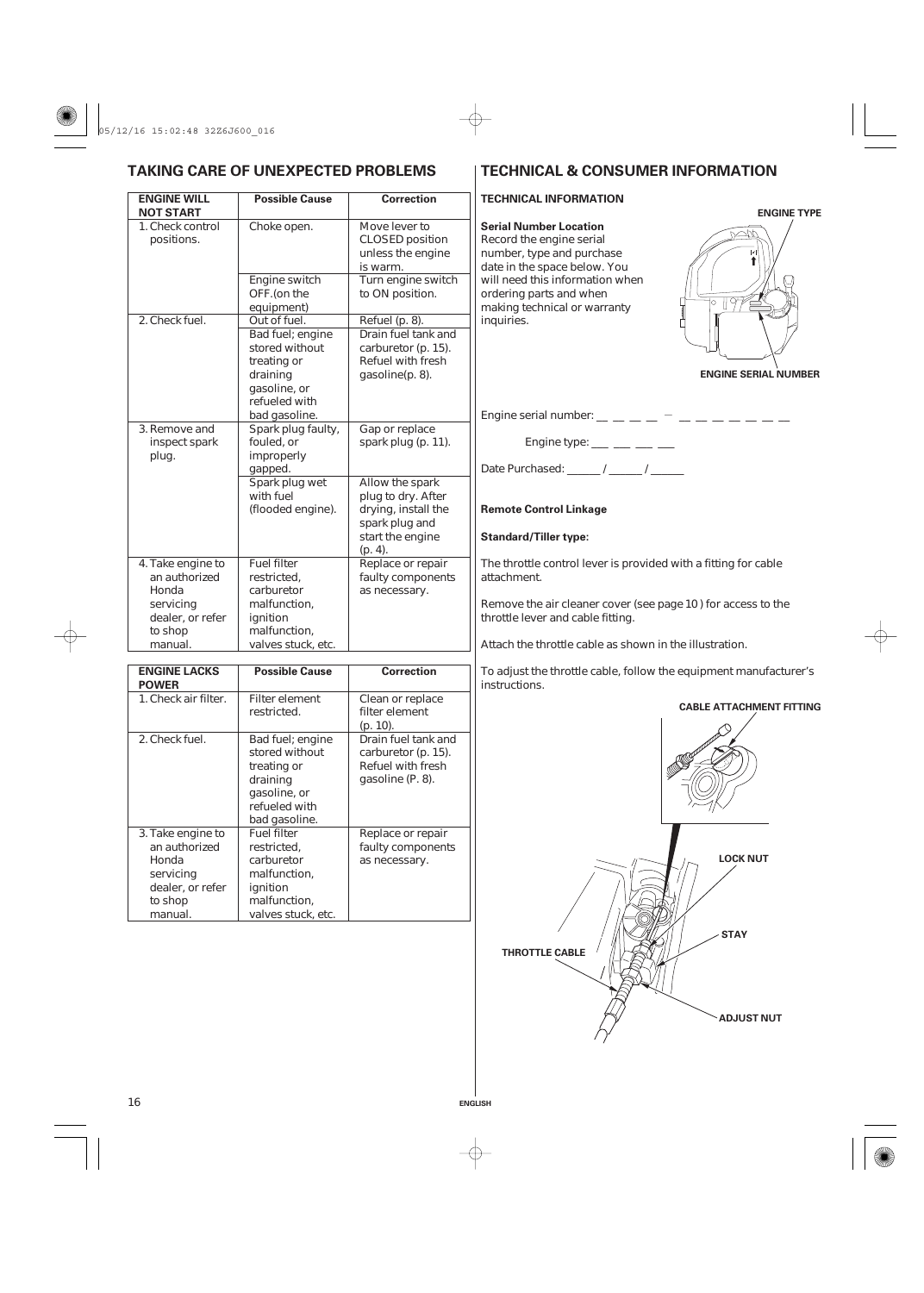# **Carburetor Modifications for High Altitude Operation | Emission Control System Information**

At high altitude, the standard carburetor air-fuel mixture will be too rich. Performance will decrease, and fuel consumption will increase. A very rich mixture will also foul the spark plug and cause hard starting. Operation at an altitude that differs from that at which this engine was certified, for extended periods of time, may increase emissions.

High altitude performance can be improved by specific modifications to the carburetor. If you always operate your engine at altitudes above 1,500 meters (5,000 feet), have your servicing dealer perform this carburetor modification. This engine, when operated at high altitude with the carburetor modifications for high altitude use, will meet each emission standard throughout its useful life.

Even with carburetor modification, engine horsepower will decrease about 3.5% for each 300-meter (1,000-foot) increase in altitude. The effect of altitude on horsepower will be greater than this if no carburetor modification is made.

# **NOTICE**

When the carburetor has been modified for high altitude operation, the air-fuel mixture will be too lean for low altitude use. Operation at altitudes below 1,500 meters (5,000 feet) with <sup>a</sup> modified carburetor may cause the engine to overheat and result in serious engine damage. For use at low altitudes, have your servicing dealer return the carburetor to original factory specifications.

#### **Source of Emissions**

The combustion process produces carbon monoxide, oxides of nitrogen, and hydrocarbons. Control of hydrocarbons and oxides of nitrogen is very important because, under certain conditions, they react to form photochemical smog when subjected to sunlight. Carbon monoxide does not react in the same way, but it is toxic.

Honda utilizes lean carburetor settings and other systems to reduce the emissions of carbon monoxide, oxides of nitrogen, and hydrocarbons.

# **The U.S., California Clean Air Acts and Environment Canada**

EPA, California and Canadian regulations require all manufacturers to furnish written instructions describing the operation and maintenance of emission control systems.

The following instructions and procedures must be followed in order to keep the emissions from your Honda engine within the emission standards.

## **Tampering and Altering**

Tampering with or altering the emission control system may increase emissions beyond the legal limit. Among those acts that constitute tampering are:

- Removal or alteration of any part of the intake, fuel, or exhaust systems.
- Altering or defeating the governor linkage or speed-adjusting mechanism to cause the engine to operate outside its design parameters.

#### **Problems That May Affect Emissions**

If you are aware of any of the following symptoms, have your engine inspected and repaired by your servicing dealer.

- Hard starting or stalling after starting.
- Rough idle.

**ENGLISH**

- Misfiring or backfiring under load.
- Afterburning (backfiring).
- Black exhaust smoke or high fuel consumption.

#### **Replacement Parts**

The emission control systems on your Honda engine were designed, built, and certified to conform with EPA, California and Canadian emission regulations. We recommend the use of genuine Honda parts whenever you have maintenance done. These original-design replacement parts are manufactured to the same standards as the original parts, so you can be confident of their performance. The use of replacement parts that are not of the original design and quality may impair the effectiveness of your emission control system.

A manufacturer of an aftermarket part assumes the responsibility that the part will not adversely affect emission performance. The manufacturer or rebuilder of the part must certify that use of the part will not result in a failure of the engine to comply with emission regulations.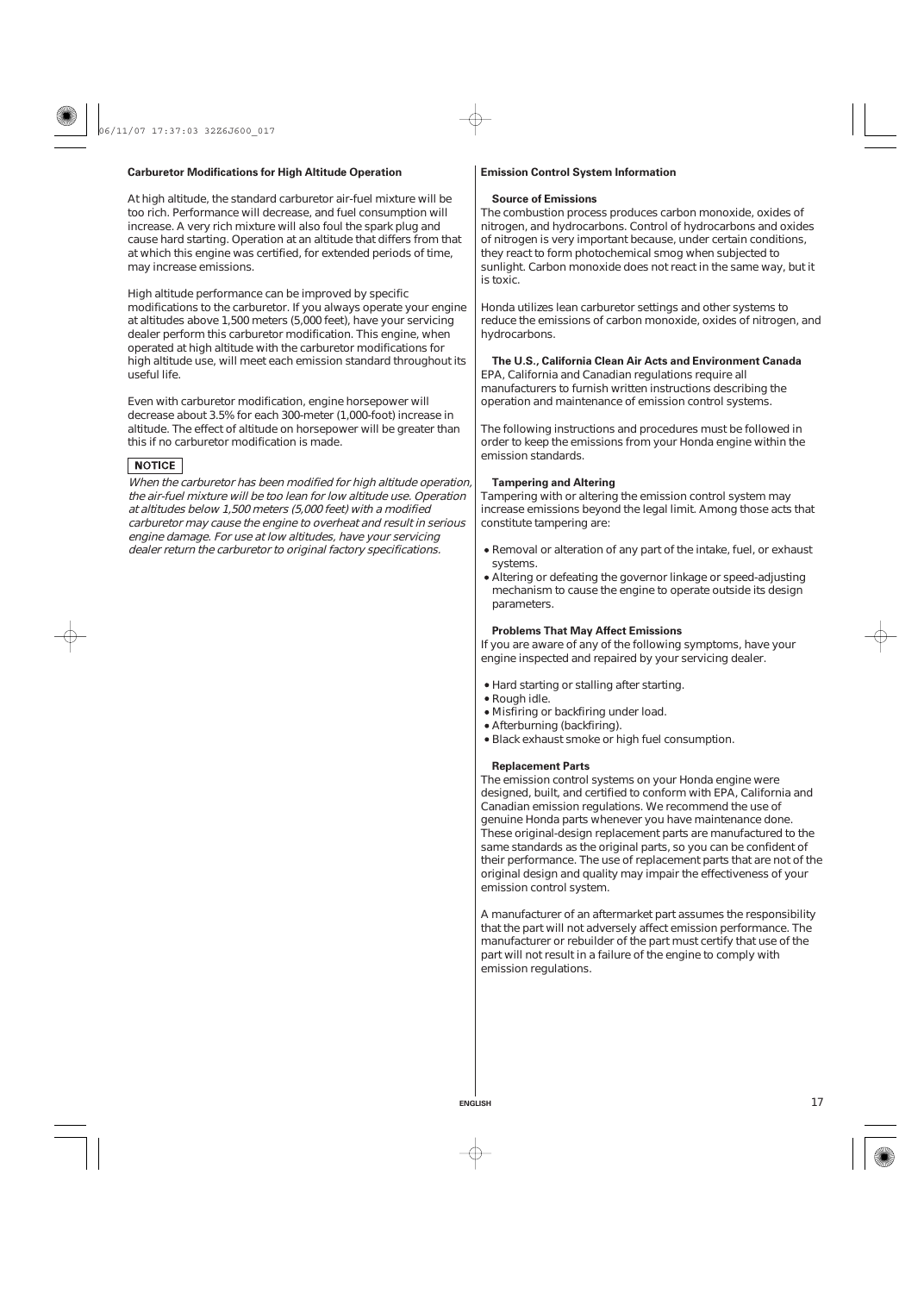# **Maintenance Specifications**

Follow the maintenance schedule on page 7 . Remember that this schedule is based on the assumption that your machine will be used for its designed purpose. Sustained high-load or hightemperature operation, or use in unusually wet or dusty conditions, will require more frequent service. 7

# **Air Index**

An Air Index Information hang tag/label is applied to engines certified to an emission durability time period in accordance with the requirements of the California Air Resources Board.

The bar graph is intended to provide you, our customer, the ability to compare the emissions performance of available engines. The lower the Air Index, the less pollution.

The durability description is intended to provide you with information relating to the engine's emission durability period. The descriptive term indicates the useful life period for the engine's emission control system. See your Emission Control System Warranty for additional information.

| <b>Descriptive Term</b> | <b>Applicable to Emissions Durability Period</b>                |
|-------------------------|-----------------------------------------------------------------|
| Moderate                | 50 hours $[0-80 \text{ cm}^3 (0-80 \text{ cc})$ inclusive]      |
|                         | 125 hours [greater than 80 cm <sup>3</sup> (80 cc)]             |
| Intermediate            | 125 hours $[0 - 80 \text{ cm}^3 (0 - 80 \text{ cc})$ inclusive] |
|                         | 250 hours [greater than 80 cm <sup>3</sup> (80 cc)]             |
| Extended                | 300 hours $[0 - 80 \text{ cm}^3 (0 - 80 \text{ cc})$ inclusive] |
|                         | 500 hours [greater than 80 cm <sup>3</sup> (80 cc)]             |
|                         | 1,000 hours [225 cm <sup>3</sup> (225 cc) and greater]          |

The Air Index Information hang tag/label must remain on the engine until it is sold. Remove the hang tag before operating the engine.

# **GX25 (Basic types)**

|                    | S <sub>3</sub>     | W <sub>3</sub>                                           | T <sub>3</sub>        |  |  |
|--------------------|--------------------|----------------------------------------------------------|-----------------------|--|--|
| <b>Type</b>        | (Standard)         | (Pump)                                                   | (Tiller)              |  |  |
|                    | (Without tank      |                                                          |                       |  |  |
|                    | guard)             |                                                          |                       |  |  |
| Power equipment    |                    | <b>GCART</b>                                             |                       |  |  |
| description code   |                    |                                                          |                       |  |  |
| Length             | 192 mm             | 247 mm                                                   | 192 mm                |  |  |
|                    | $(7.6 \text{ in})$ | (9.7 in)                                                 | (7.6 in)              |  |  |
| Width              | 221 mm             | 221 mm                                                   | 210 mm                |  |  |
|                    | (8.7 in)           | (8.7 in)                                                 | (8.3 in)              |  |  |
| Height             | 230 mm             | 230 mm                                                   | 236 mm                |  |  |
|                    | (9.1 in)           | (9.1 in)                                                 | (9.3 in)              |  |  |
| Dry weight         | 2.78 kg            | 3.10 kg                                                  | 2.96 kg               |  |  |
| (Without clutch)   | $(6.13$ lbs)       | $(6.83$ lbs)                                             | $(6.53$ lbs)          |  |  |
| Engine type        |                    | 4-stroke, overhead camshaft, single cylinder             |                       |  |  |
| Displacement       |                    | $25 \text{ cm}^3$ (1.5 cu-in)                            |                       |  |  |
| [Bore × Stroke]    |                    | $[35 \times 26 \text{ mm } (1.4 \times 1.0 \text{ in})]$ |                       |  |  |
| Max. output        |                    | 0.72 kW (1.0 PS, 1.0 bhp) at 7,000 rpm                   |                       |  |  |
| Max. torque        |                    | 1.0 N·m (0.10 kgf·m, 0.74 lbf·ft)                        |                       |  |  |
|                    |                    | at 5,000 rpm                                             |                       |  |  |
| Engine oil         |                    | 0.08 0 (0.08 US qt, 0.07 Imp qt)                         |                       |  |  |
| capacity           |                    |                                                          |                       |  |  |
| Fuel tank          |                    | 0.58 0 (0.153 US gal,                                    | 0.57 & (0.151 US gal, |  |  |
| capacity           |                    | 0.128 Imp gal)                                           | 0.125 Imp gal)        |  |  |
| Fuel consumption   |                    | 0.54 0/h at 7,000 rpm                                    |                       |  |  |
| Cooling system     |                    | Forced air                                               |                       |  |  |
| Ignition system    |                    | Transistorized magneto                                   |                       |  |  |
| PTO shaft rotation | Counterclockwise   |                                                          |                       |  |  |

# **GX35 (Basic types)**

|                        | S <sub>3</sub>                                 | T3                                                       | TR <sub>3</sub>    |  |  |
|------------------------|------------------------------------------------|----------------------------------------------------------|--------------------|--|--|
| <b>Type</b>            | (Standard)                                     | (Tiller)                                                 | (Tiller)           |  |  |
|                        | (Without tank                                  |                                                          |                    |  |  |
|                        | guard)                                         |                                                          |                    |  |  |
| Power equipment        |                                                | <b>GCAST</b>                                             |                    |  |  |
| description code       |                                                |                                                          |                    |  |  |
| Length                 | 198 mm                                         | 198 mm                                                   | 198 mm             |  |  |
|                        | (7.8 in)                                       | (7.8 in)                                                 | $(7.8 \text{ in})$ |  |  |
| Width                  | 234 mm                                         | 243 mm                                                   | 243 mm             |  |  |
|                        | (9.2 in)                                       | (9.6 in)                                                 | (9.6 in)           |  |  |
| Height                 | 240 mm                                         | 242 mm                                                   | 242 mm             |  |  |
|                        | $(9.4 \text{ in})$                             | (9.5 in)                                                 | (9.5 in)           |  |  |
| Dry weight             | 3.33 kg                                        | 3.52 kg                                                  | 3.52 kg            |  |  |
| (Without clutch)       | (7.34 lbs)                                     | $(7.76$ lbs)                                             | $(7.76$ lbs)       |  |  |
| Engine type            |                                                | 4-stroke, overhead camshaft, single cylinder             |                    |  |  |
| Displacement           |                                                | 35.8 cm <sup>3</sup> (2.18 cu-in)                        |                    |  |  |
| [Bore $\times$ Stroke] |                                                | $[39 \times 30 \text{ mm } (1.5 \times 1.2 \text{ in})]$ |                    |  |  |
| Max. output            |                                                | 1.0 kW (1.4 PS, 1.3 bhp) at 7,000 rpm                    |                    |  |  |
| Max. torque            |                                                | 1.6 N·m (0.16 kgf·m, 1.2 lbf·ft)                         |                    |  |  |
|                        |                                                | at 5,500 rpm                                             |                    |  |  |
| Engine oil             |                                                | 0.10 0 (0.11 US qt, 0.09 lmp qt)                         |                    |  |  |
| capacity               |                                                |                                                          |                    |  |  |
| <b>Fuel tank</b>       | 0.63 0 (0.166 US gal,<br>0.70 0 (0.185 US gal, |                                                          |                    |  |  |
| capacity               | 0.139 Imp gal)<br>0.154 Imp gal)               |                                                          |                    |  |  |
| Fuel consumption       |                                                | 0.71 0/h at 7,000 rpm                                    |                    |  |  |
| Cooling system         |                                                | Forced air                                               |                    |  |  |
| Ignition system        | Transistorized magneto                         |                                                          |                    |  |  |
| PTO shaft rotation     | Counterclockwise                               |                                                          |                    |  |  |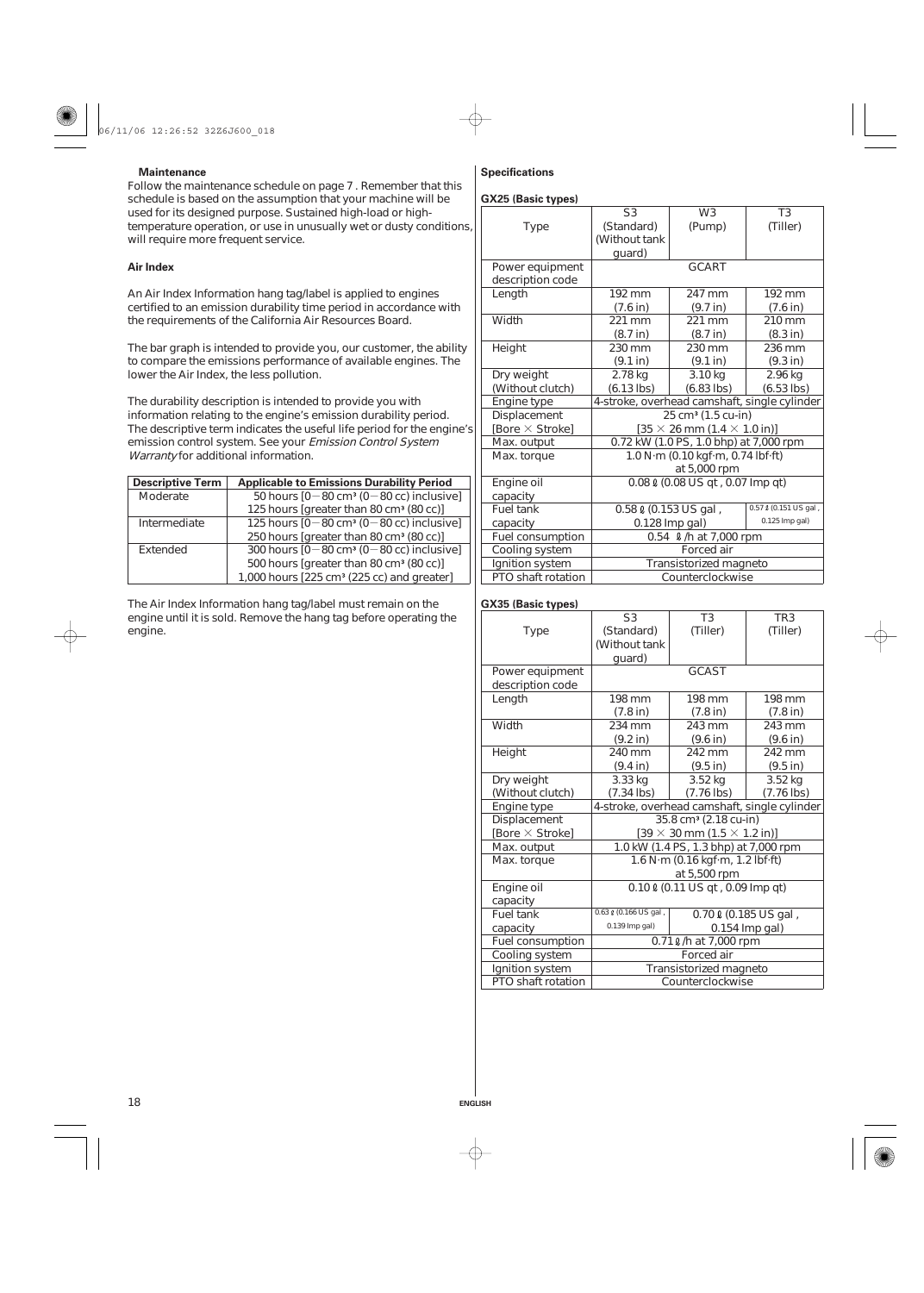

# **Tuneup Specifications**

| <b>ITEM</b>     | <b>SPECIFICATION</b>         | <b>MAINTENANCE</b> |
|-----------------|------------------------------|--------------------|
| Spark plug gap  | $0.60 - 0.70$ mm             | Refer to page: 11  |
|                 | $(0.024 - 0.028$ in)         |                    |
| Idle speed      | 3,100 $\pm$ 200 rpm          | See your           |
| Valve clearance | IN: 0.08 $\pm$ 0.02 mm       | authorized         |
| (cold)          | EX: 0.11 $\pm$ 0.02 mm       | Honda dealer       |
|                 |                              |                    |
| Other           | No other adjustments needed. |                    |
| specifications  |                              |                    |

# **Quick Reference Information**

| Pump octane rating 86 or higher               |  |  |
|-----------------------------------------------|--|--|
| Except   Research octane rating 91 or higher  |  |  |
| Pump octane rating 86 or higher               |  |  |
| SAE 10W-30, API SJ or later, for general use. |  |  |
|                                               |  |  |
|                                               |  |  |
|                                               |  |  |
|                                               |  |  |
| • Check engine oil level. Refer to page 9.    |  |  |
| • Check air filter. Refer to page 10.         |  |  |
|                                               |  |  |
|                                               |  |  |
|                                               |  |  |
| Refer to the maintenance schedule on page 7.  |  |  |
|                                               |  |  |



# **Wiring Diagrams**

# **Standard/Tiller type:**



# **Pump type:**





SPARK PLUG (1)

- (2) IGNITION COIL
- Engine switch on the equipment (3)

powered by the engine.

ENGINE SWITCH (4)

Bl Black

**ENGLISH**

 $\phi$